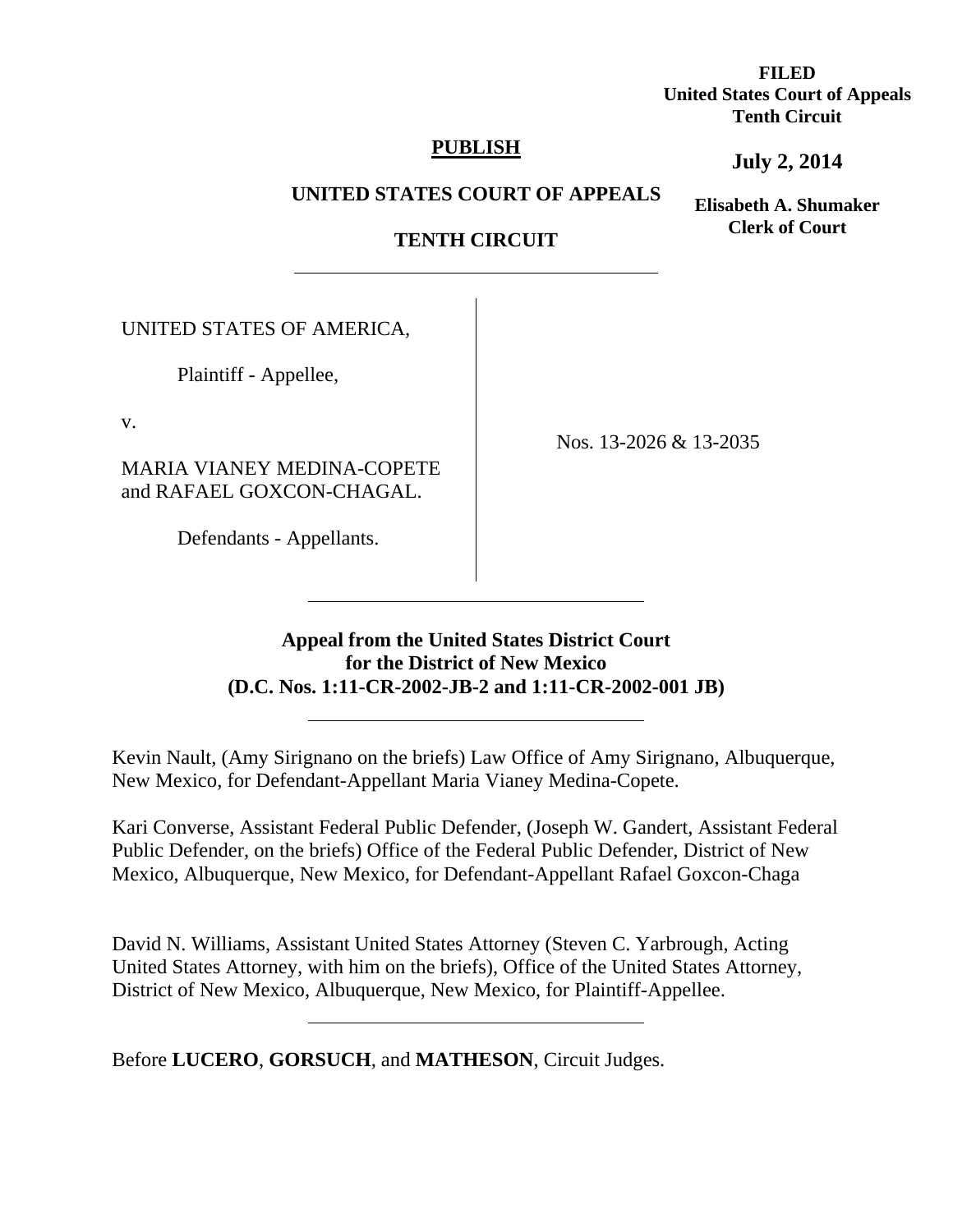**LUCERO**, Circuit Judge.

 $\overline{a}$ 

 These appeals, brought to us by Maria Vianey Medina-Copete ("Medina") and Rafael Goxcon-Chagal ("Goxcon") following their convictions on drug trafficking charges, requires us to consider an issue of first impression in our circuit. During the trial, the district court allowed a purported expert on certain religious iconography to testify that veneration of a figure known as "Santa Muerte" was so connected with drug trafficking as to constitute evidence that the occupants of the vehicle were aware of the presence of drugs in a secret compartment. In addition to qualifying a law enforcement official as an expert on Santa Muerte, the district court allowed the witness to wander far afield and render theological opinions about the "legitima[cy]" of Santa Muerte vis-à-vis other venerated figures.

 We conclude that the law enforcement officer was improperly vetted under Fed. R. Evid. 702, Daubert v. Merrell Dow Pharmaceuticals, 509 U.S. 579 (1993), and Kumho Tire Co. v. Carmichael, 526 U.S. 137 (1999), and that the testimony thus proffered was both impermissible and prejudicial, requiring us to reverse the convictions and order a new trial. Exercising jurisdiction under 28 U.S.C. § 1291, we vacate and remand.

### **I**

## **A**

On June 28, 2011, Goxcon was driving a pickup truck on Interstate 40 in New

- 2 -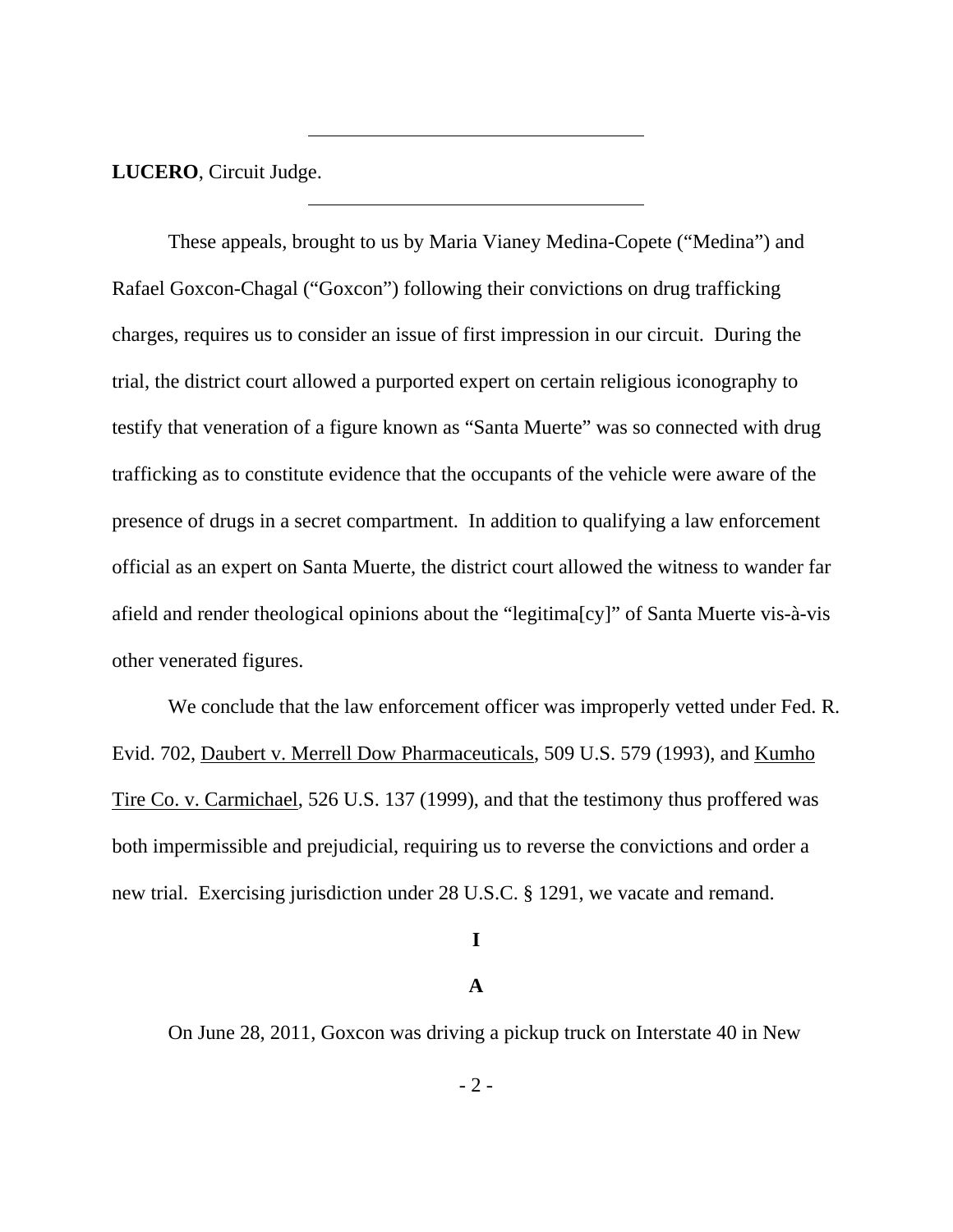Mexico, with Medina in the passenger seat. New Mexico State Police Sergeant Arsenio Chavez stopped the truck for following another vehicle too closely. Upon approaching the vehicle from the passenger side, Chavez requested Goxcon's driver's license as well as registration and proof of insurance for the vehicle. Although Chavez testified that Goxcon and Medina appeared to have difficulty locating the registration and insurance information, he later stated that he received the registration, insurance, and Goxcon's Oklahoma driver's license in approximately twenty seconds. Chavez also noticed an "overwhelming odor of air freshener emitting from the vehicle."

Goxcon's hand was shaking when he handed over the documents. Chavez testified that Goxcon became more nervous after being asked about the owner of the vehicle. Goxcon gestured towards the paperwork, but had trouble identifying the owner.

Medina also exhibited visible nervousness during the stop. She appeared to be praying. Chavez testified that "[s]he was fidgeting around, her legs were shaking, and . . . she was reading [a] document during the course of the stop." He said that the document "looked like some type of prayer of some sort." A translation of the prayer was introduced at trial. It reads:

For protection during a trip

Holy Spirit of Death, I invoke your Holy Name to ask you to help me in this venture. Make my way over the mountains valleys and paths an easy one, never stop bestowing upon me your good fortune weave the destiny so that bad instincts vanish before me because of your powerful protection. Prevent Santa Muerte problems from growing and embracing my heart, my Lady, keep any illness from embracing my wings (Illegible) Glorious Santa Muerte\* be my protector and light my path. Be my advocate before the redeemer. Be my truth in times of darkness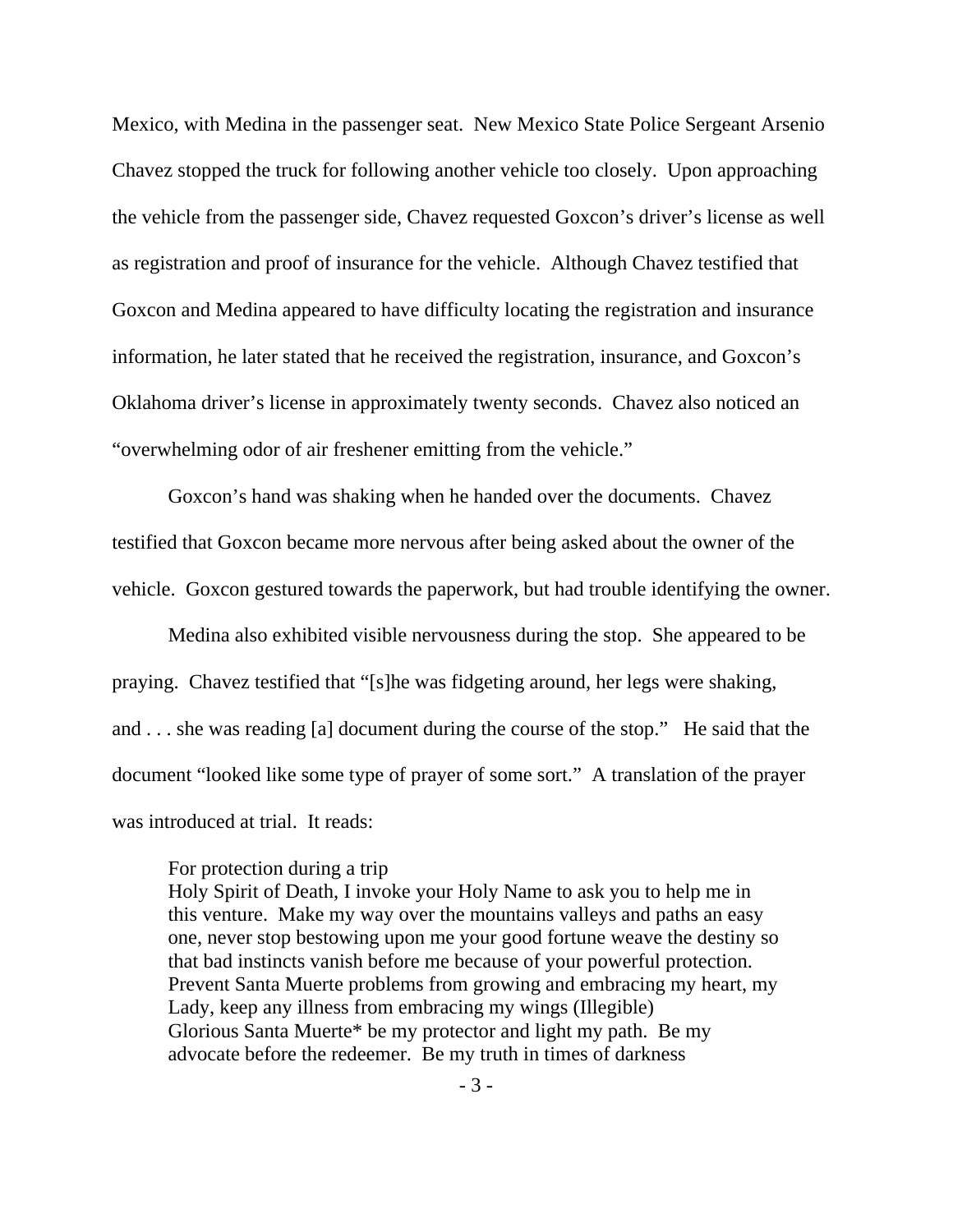Grant me the strength and faith to invoke your name and to thank you now and forever for all your favours

Amen

Oh miraculous Santa Muerte, Niña Blanca of my heart and right arm of god our lord. Today I come to you with infinite devotion to implore you for health, fortune and luck

Remove from my path (illegible) that hurts me, envy and misfortune; don't allow my enemy's slander reach and harm my spirit

may no one prevent me from receiving the prosperity that I am asking of you today

my powerful lady bless the money that will reach my hands and multiply it so that my family

lacks for nothing and I can outreach my hand to the needy that crosses my path

keep tragedy pain and shortage away from me this votive candle I will light so that the radiance of your eyes forms an invisible wall around me

grant me prudence and patience holy lady, Santa Reina de las Tinieblas ("Holy Queen of Darkness") strength, power and wisdom tell the elements not to unleash their fury wherever they cross paths with me take care of my happy surroundings and that I want to adorn decorate

in my Santa Muerte amen

(Page breaks omitted).

Chavez also testified that Goxcon and Medina told inconsistent stories. When he spoke with them separately, both Goxcon and Medina indicated that they were traveling to Oklahoma, but Chavez stated that they provided different accounts as to the length of their visit and the people with whom they planned to stay. Goxcon said that they were traveling to visit family, but Medina said that they had no family in Oklahoma. Because Chavez speaks imperfect Spanish and Goxcon speaks imperfect English, the parties had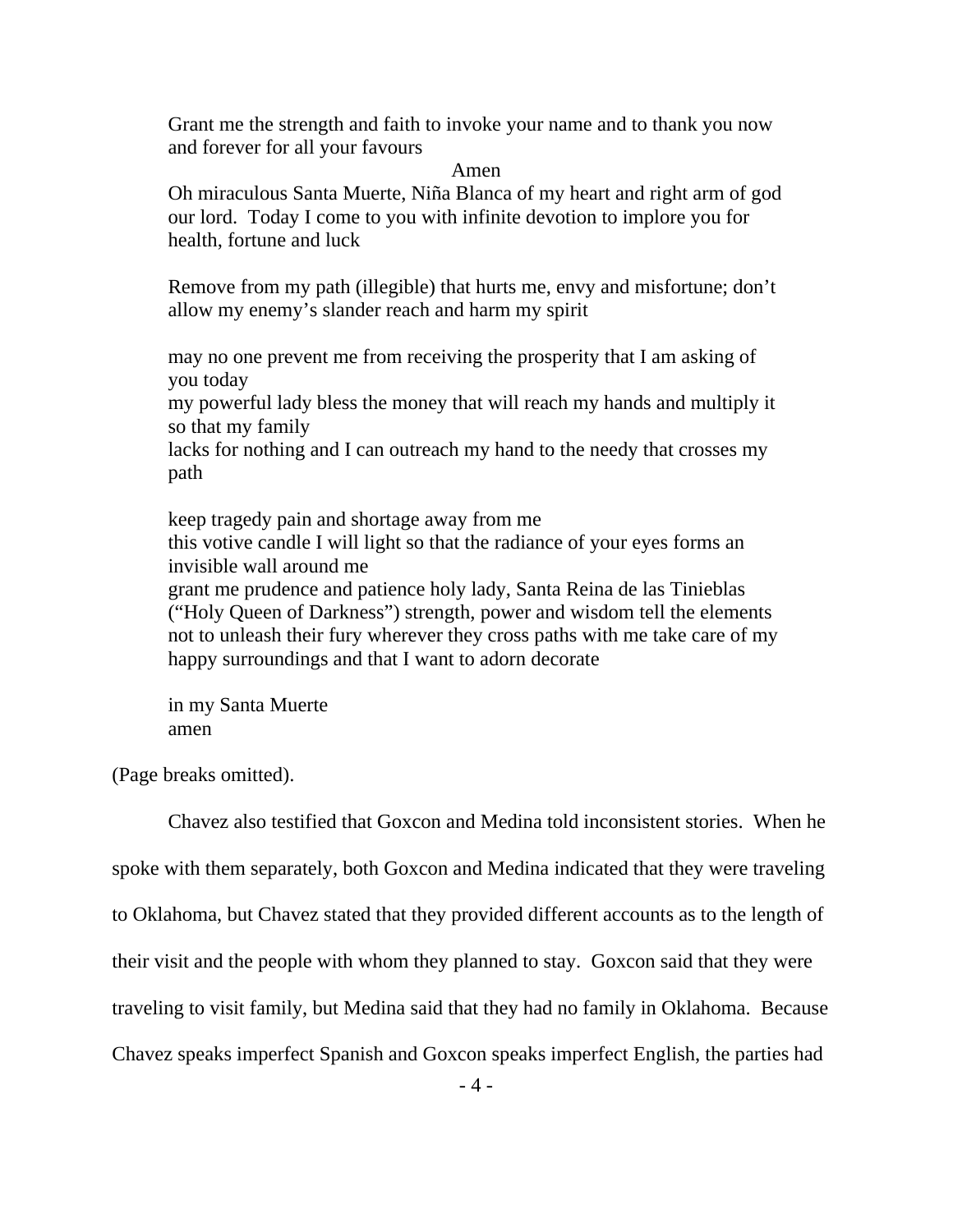difficulty communicating throughout the stop. The record reveals that Chavez had difficulty conjugating Spanish verbs outside of the first-person form, leading him to ask questions such as, "I don't have any illegal firearms in this truck?"

Chavez issued a traffic citation, and then, "[b]ased on [his] training and experience and indicators that [he] had noticed," requested that Goxcon answer a few more questions. The "indicators" included the odor of air freshener, Goxcon's and Medina's nervousness, Goxcon's inability to identify the truck's owner, Medina's reading from the prayer, and the inconsistencies in their initial stories. Chavez also said that Goxcon's attire struck him as "kind of odd . . . like he was trying to fit in with the innocent motoring public" because people "typically don't wear an Army shirt with an Air Force hat."

In response to Chavez's additional questions, Goxcon denied having explosives, cocaine, marijuana, or heroin in the car. When Chavez asked if there was methamphetamine in the car, however, Goxcon's voice grew louder, and "he dropped his head and looked away from [Chavez]." Medina similarly denied the presence of explosives and other drugs, and Chavez testified that her demeanor also changed in response to Chavez's question about methamphetamine: "She had the piece of paper in her hand, and she was like crumbling it up. And [Chavez] also noticed, when [he] asked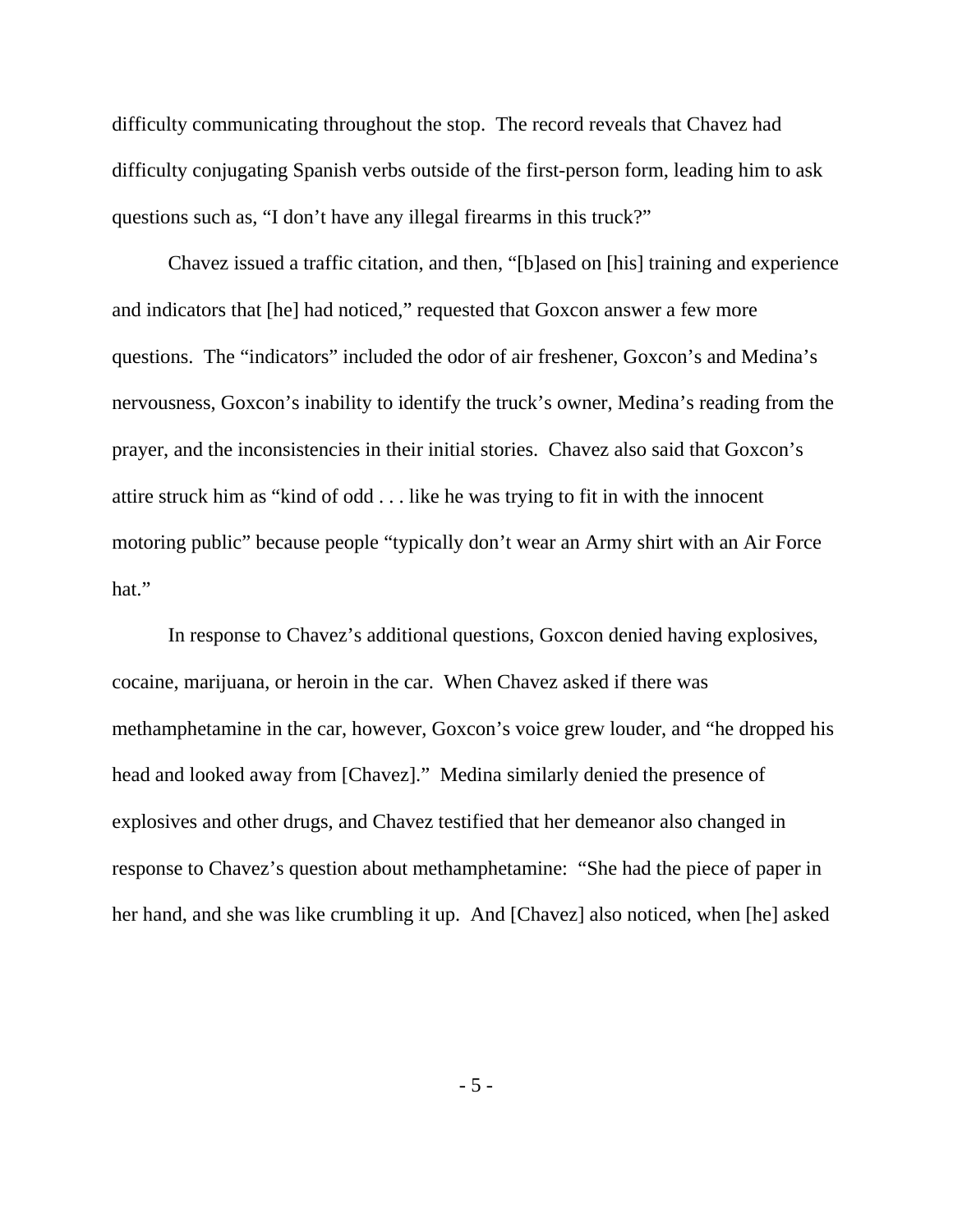about methamphetamine, she looked away from [him]."<sup>1</sup>

Chavez requested consent to search the truck and provided a consent form in Spanish, which both Goxcon and Medina signed. Chavez then deployed a drug-sniffing dog, which alerted to the area of the glove box on the passenger side. A subsequent search revealed a secret compartment concealed within the vehicle's dash area containing what was later determined to be two pounds of roughly 90% pure methamphetamine.

 Goxcon and Medina were placed under arrest. Following their arrest, they were separately interviewed at an office of the United States Drug Enforcement Administration ("DEA"). DEA Agent Reynaldo Rodriguez, a native Spanish speaker, conducted the interview of Goxcon. Over the course of the interrogation, Goxcon initially referred to Medina as his girlfriend, then later began describing her as his wife. Goxcon told Rodriguez that he was traveling from Las Vegas to Tulsa in order to pick up several items—furniture, tools, and a refrigerator—from a storage facility to bring them back to Las Vegas. Goxcon was initially unable to identify where he planned to stay, but he eventually provided the name of a friend who might host him. Goxcon said that the truck belonged to Julio Lopez, but that he had picked it up at the home of Julio's brother, Goyo.

DEA Supervisor Eduardo Chavez, another native Spanish speaker, interviewed

<sup>&</sup>lt;u>1</u> <sup>1</sup> Reflecting Chavez's difficulty communicating in Spanish, he used a word for "methamphetamines" that sounds similar to the correct translation but is not precisely correct.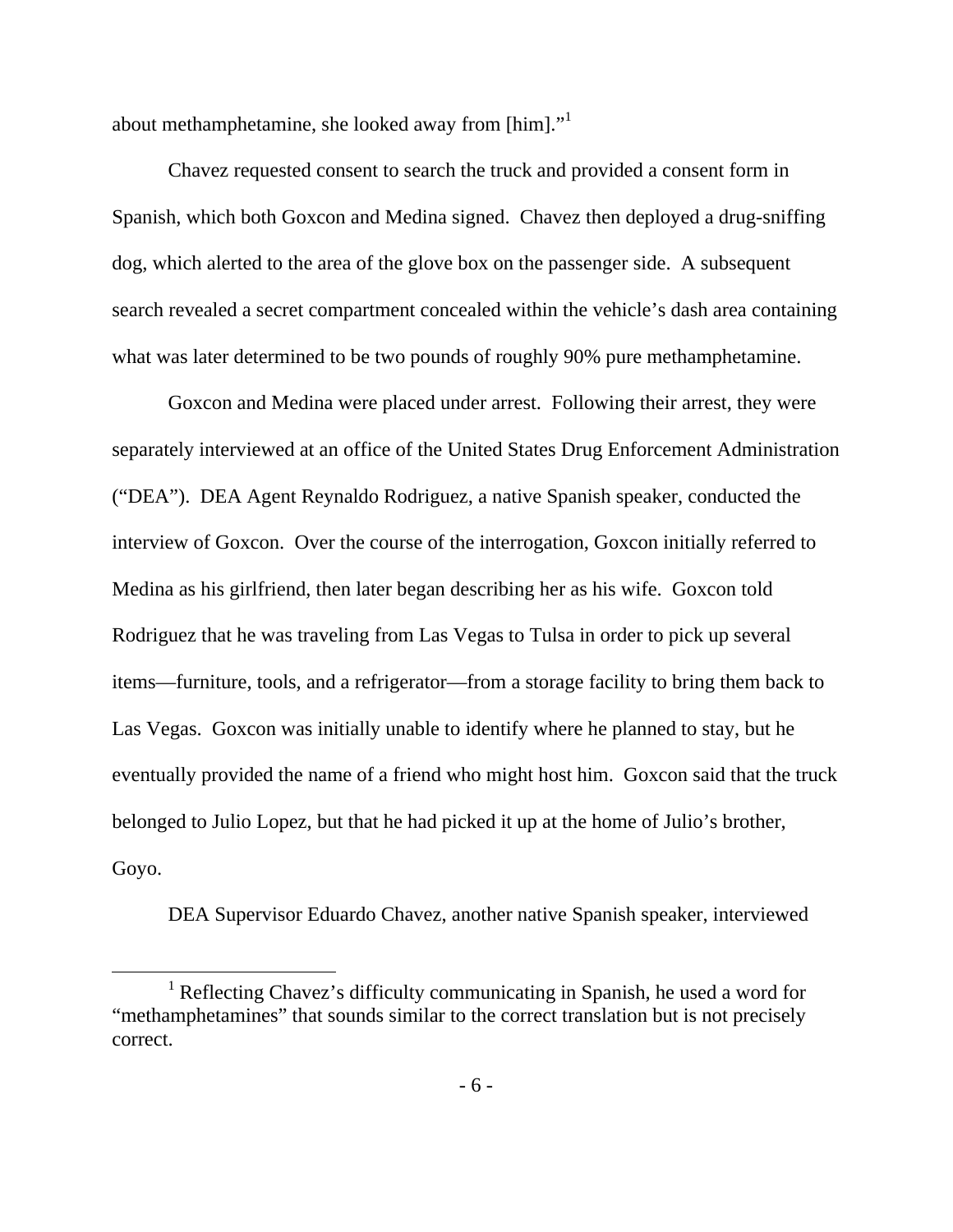Medina. Medina said that she and Goxcon borrowed the truck from Pablo Perez and his brother Gregorio. She suggested that she and Goxcon would stay with an individual named Manuel Valdez in Tulsa.

Medina also had a brief interaction with Rodriguez, who escorted her to an interview with Border Patrol. Medina requested the opportunity to gather some personal items from the truck in which she had been traveling. She identified a black gym bag as hers. Rodriguez retrieved the bag, removed a piece of clothing, and discovered a loaded Walther P99 handgun.

 In a superseding indictment filed May 8, 2012, Goxcon and Medina were jointly charged under 21 U.S.C. § 846 with conspiracy to possess with intent to distribute 50 or more grams of methamphetamine; under 21 U.S.C.  $\S$  841(a)(1) and (b)(1)(A) with possessing with intent to distribute 50 grams and more of methamphetamine; and under 18 U.S.C. § 924(c)(1)(A) with using or carrying a firearm in relation to a drug trafficking crime. Medina was also charged with being an "illegally present" alien in possession of a firearm in violation of 18 U.S.C. §§  $922(g)(5)$  and  $924(a)(2)$ , and with illegal reentry in violation of  $8$  U.S.C.  $\S$  1326(a) and (b).

#### **B**

At their joint trial, Medina and Goxcon asserted that they were unaware of the presence of the methamphetamine in their borrowed truck. Two expert witnesses supported the government's challenge to the defendants' account: United States Marshal Robert Almonte of the Western District of Texas and DEA Agent Ivar Hella, who also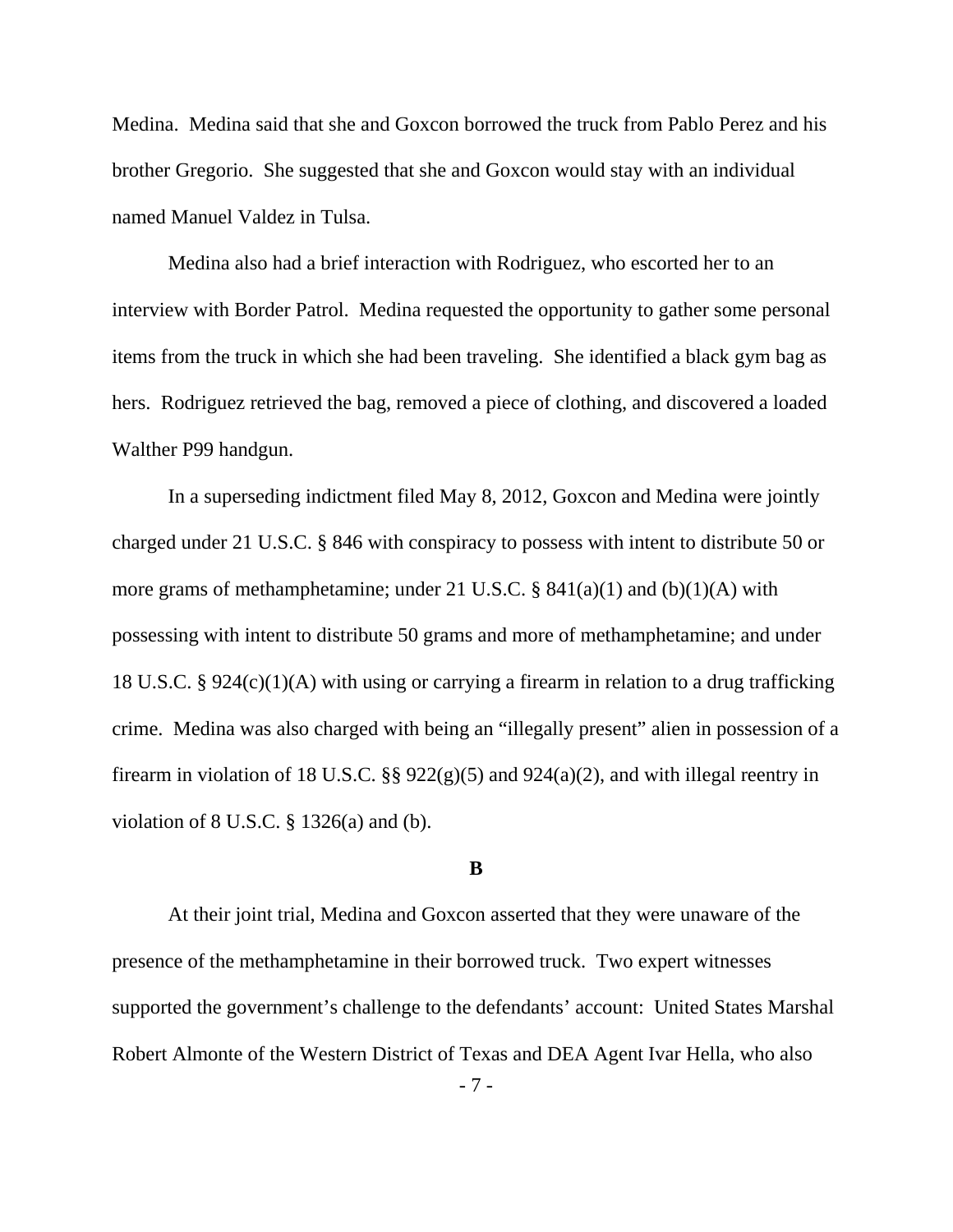served as the government's case agent. Both defendants challenged the qualifications of these expert witnesses in pretrial motions. In two separate orders, the district court found that Almonte and Hella were qualified to testify under the test enunciated by the Supreme Court in Daubert and Kumho Tire.

 Almonte, who holds a Bachelor of Science degree from Park University, has more than 25 years' experience in law enforcement, primarily with the El Paso, Texas Police Department. He has published two books: Evolution of Narcotics Investigations and Managing Covert Operations. Almonte produced a law enforcement training video entitled Patron Saints of the Mexican Drug Underworld based on his "extensive research" beginning in 2003 and "comprising hundreds, if not thousands[,] of hours of study" regarding "how the Mexican drug traffickers involve the spiritual world in their activity." He is currently writing a book on the same topic and is a frequent lecturer at state law enforcement associations. The government described Almonte as a "cultural iconography hobbyist." His research includes "visit[s to] several shrines of [Mexican drug traffickers'] patron saints throughout Mexico, Spain, and the United States." According to Almonte, such saints include the Virgin of Guadalupe, Saint Jude, Saint Raymond Nonnatus, Santa Muerte, and others.

Following its recitation of Almonte's credentials, the district court concluded that Almonte could testify as an expert because Santa Muerte veneration "relates to the tools of the narcotics trade, which the Tenth Circuit has recognized may require expert assistance to aid the jury." Because "[e]xpert testimony is liberally admissible under the

- 8 -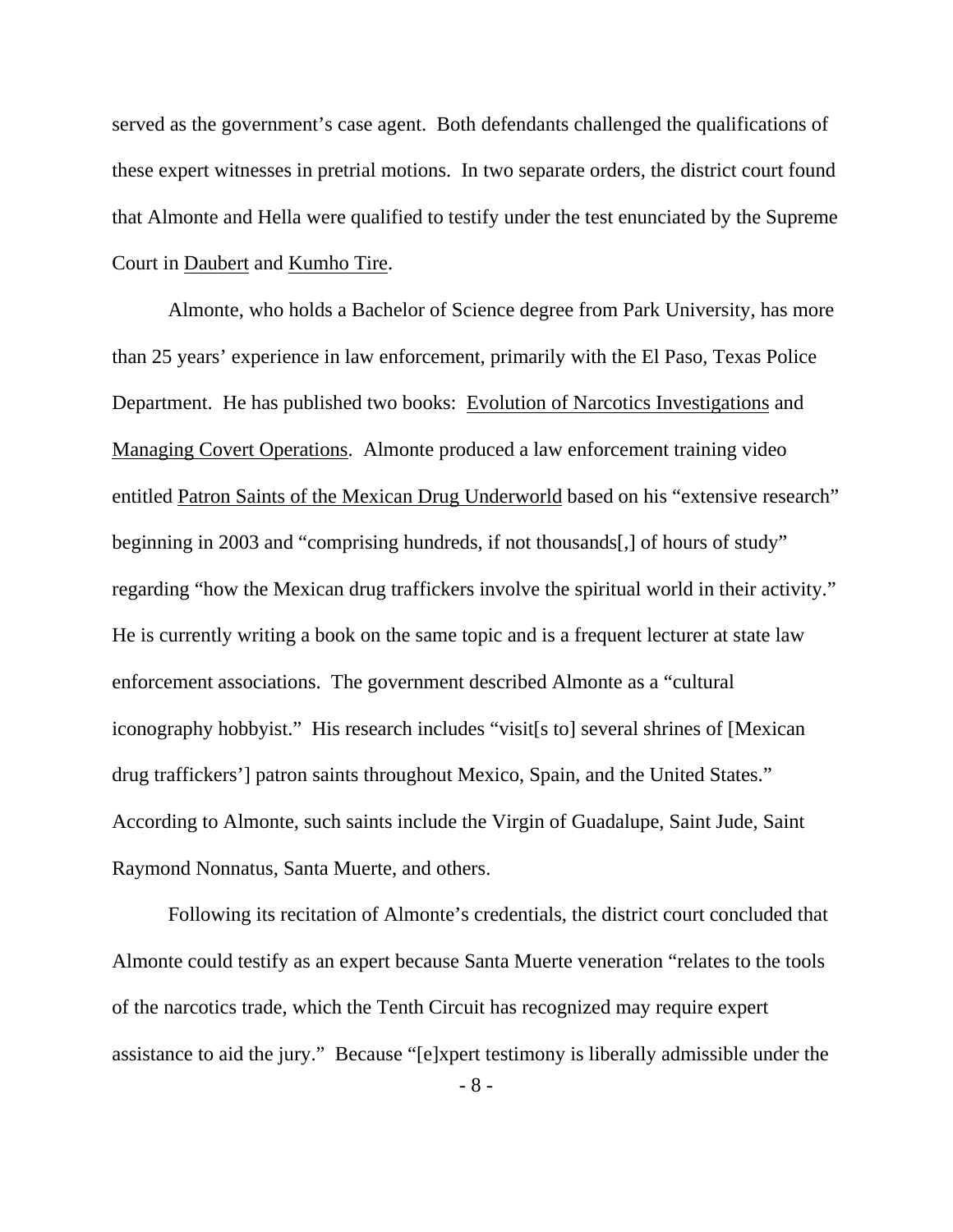Federal Rules of Evidence," and Almonte had "considerable qualifications for a law enforcement officer," the district court permitted him to testify as an expert. It further found that his opinion was "sufficiently reliable" largely based on other courts' conclusions that "the presence of personal items related to so-called narco saints can support a conclusion that a defendant was engaged in drug trafficking." Concluding that it "cannot say that Almonte has an unreasonable basis for his conclusions, a lack of a sufficient basis for his opinion, or that he has in an unreliable manner applied his experience to the facts of the case," the district court found "that Almonte's opinion is reliable."

 The district court further ruled that Almonte's proposed testimony did not violate Fed. R. Evid. 704(b) (prohibiting expert testimony on "a mental state or condition that constitutes an element of the crime charged or of a defense"), that it was not improper profile evidence, and that it was not precluded by the First Amendment or Fed. R. Evid. 610 (prohibiting admission of evidence of "a witness's religious beliefs or opinions . . . to attack or support the witness's credibility"). In a separate order, the district court also permitted Hella to testify as an expert on "the modus operandi of drug organizations, the tools of the trade of drug trafficking, and . . . general aspects of narcotics investigations."

 At trial, Almonte told the jury that he had spent "easily into the thousands of hours" researching the patron saints of the Mexican drug underworld and had been "qualified as an expert witness in court" regarding the topic. He described Santa Muerte as follows:

- 9 -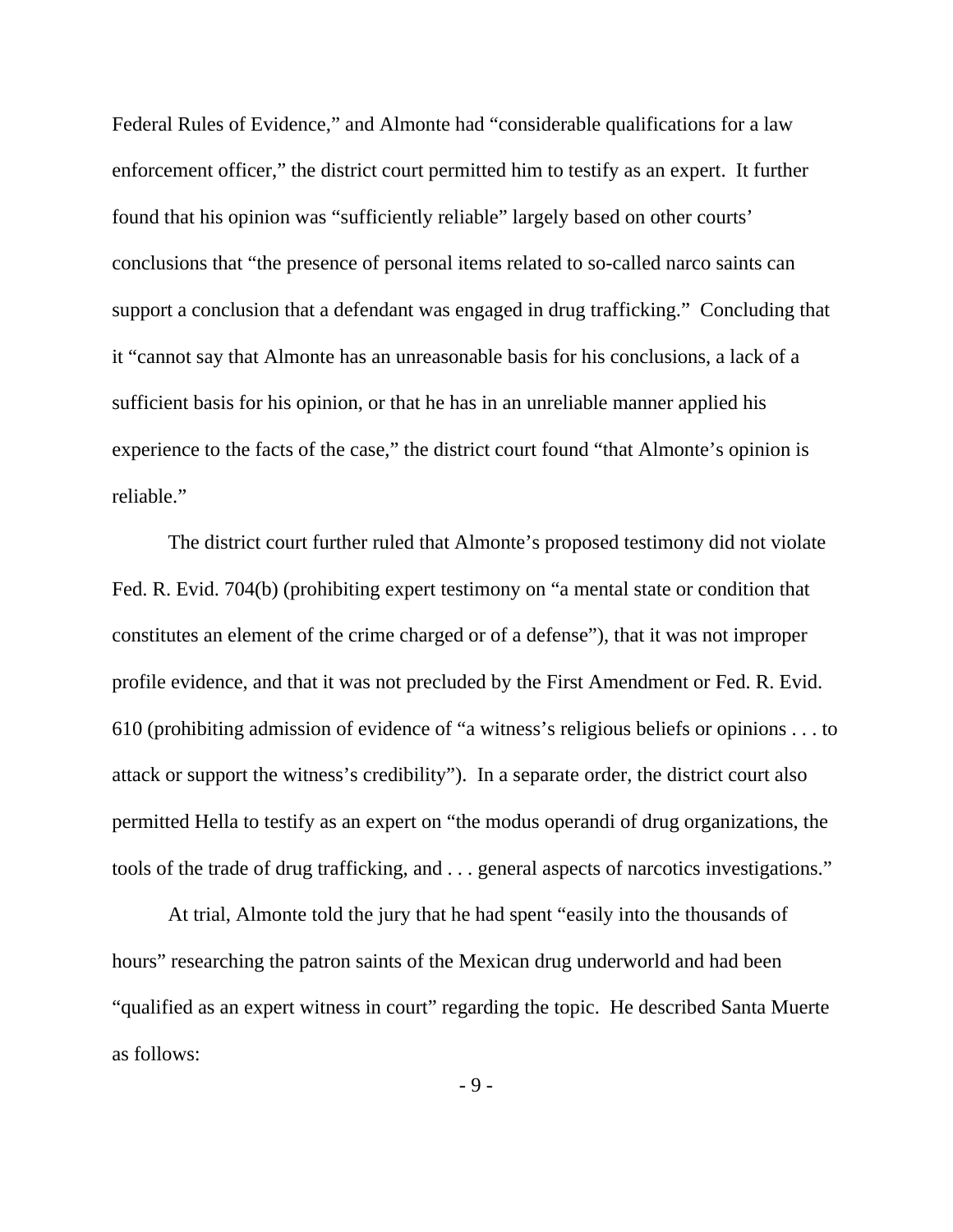Well, I think it's hard to say exactly what Santa Muerte is, but what I found is that she would be a spirit, or some people consider her the angel of death. Some people have given her saintlike status. Not to say that she's a Catholic saint, because she's not a real person, so she could never be a Catholic saint. But people have given her saintlike status, and that goes with her name Santa, which means saint or holy. A lot of people believe that she goes all the way back to the pre-Christian belief of the Aztec God of Death. . . .

So, basically, I think, depending on who you ask, she's going to be any one of those, but pretty much one and the same. Not the Grim Reaper. The Grim Reaper represents death. Santa Muerte is considered the angel of death or saint of death or holy death.

A lot of people believe that—they'll pray to Santa Muerte. She'll answer their prayers, whatever those prayers may be.

In conducting my research throughout Mexico it became apparent to me that with a lot of people Santa Muerte became more popular than the Virgin Mary, and in some cases more popular than Jesus Christ himself.

Asserting that Santa Muerte veneration is "not recognized by the Catholic Church either

in Mexico or the United States," Almonte testified, "[a]s a matter of fact, the Catholic

Church in Mexico and in [the] United States does not condone the prayer or worship of

Santa Muerte."

Almonte stated that individuals pray to Santa Muerte "[f]or different reasons,

depending on who's praying to her, but very often in my line of work and what I train . . . very often criminal drug traffickers and other criminals pray to her for protection from law enforcement or anybody else they consider to be their enemy." He identified the prayer that Medina was holding at the time of her arrest as a "typical" prayer to Santa Muerte, then opined, "the purpose of a prayer like this, this particular prayer I would say would be protection from law enforcement." This opinion about the prayer was based on the absence of "anything about protection from a traffic accident. It's talking about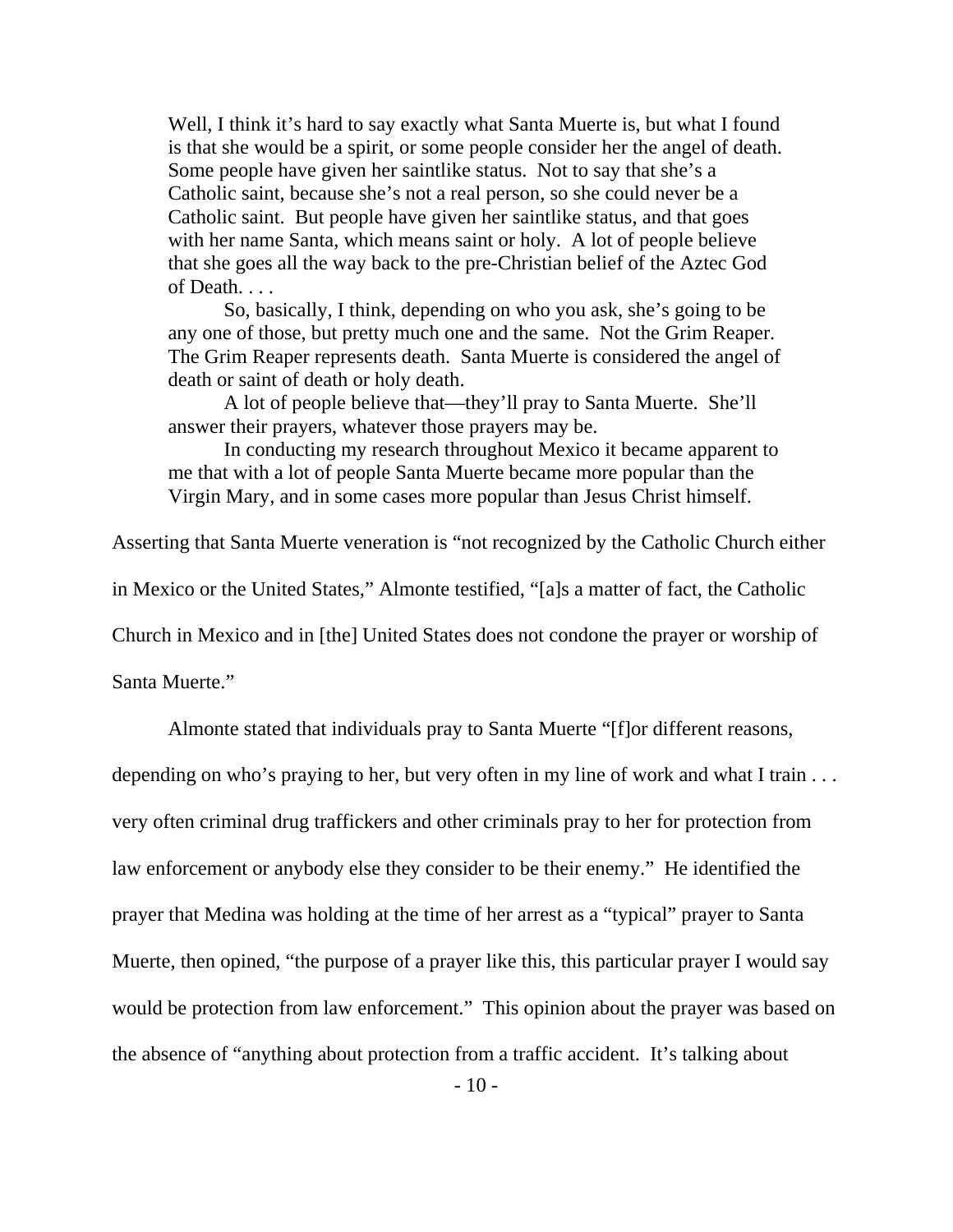protection from enemies, protection from, I guess, people that are jealous." Almonte added:

the thing that is most glaring to me in this prayer is . . . it says, "may no one prevent me from receiving the prosperity that I am asking of you today my powerful lady bless the money that will reach my hands and multiply it so that my family lacks for nothing and I can outreach my hand to the needy that crosses my path." So it's my opinion that this trip had something to do with gaining some money.

He also said that "[t]he theme mentioned in that prayer  $\dots$  is  $\dots$  common among traffickers who use Santa Muerte."

According to Almonte's testimony, non-criminals also pray to Santa Muerte. He acknowledged the possibility that she could be "use[d]" for "noncriminal-related purposes." But he also said that the prayer found in Medina's hands, even without other evidence of criminal activity, "would be a very good indicator of possible criminal activity based on that one statement there about making some—some money. Absolutely." Contrasting the Santa Muerte prayer with a hypothetical prayer to St. Jude, which would not "be an indicator unless the officer observed other suspicious behavior or items in the vehicle," Almonte said that "St. Jude is a legitimate Catholic saint" and a criminal praying to St. Jude would be "misusing him."

Hella testified that "the majority of the methamphetamine [sold in America] is produced in Mexico, smuggled in various means across the border, and distributed." He described for the jury the distinctive smell of methamphetamine that "almost makes you kind of reel when you get a little bit too much of a whiff of it." According to Hella,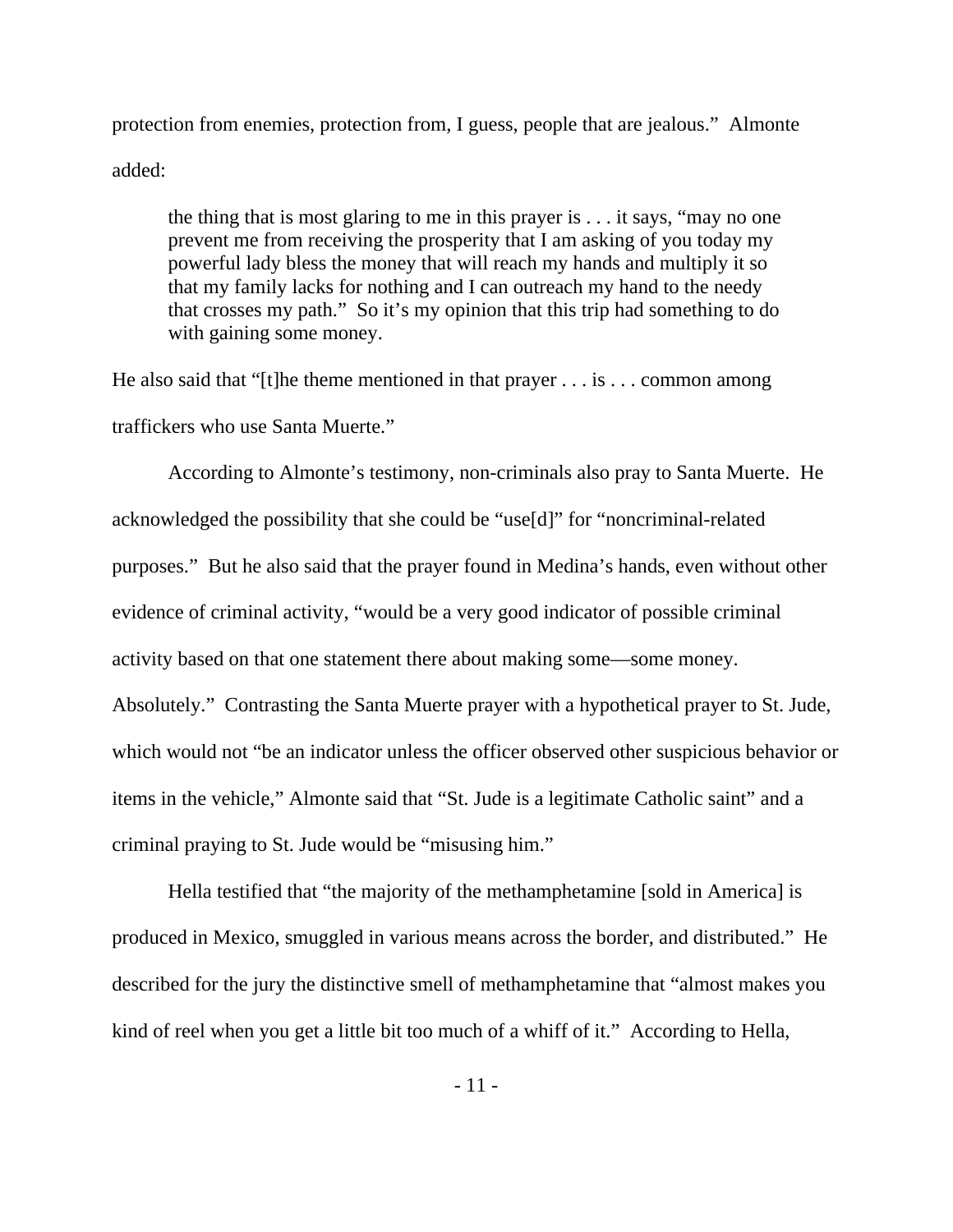people transporting drugs by private vehicle attempt to make the travel "seem very legitimate . . . they make steps to be sure that the vehicle's not registered to someone with a prior conviction for trafficking narcotics . . . . They want to make sure . . . the lights are functioning properly a lot of times, and it's in good working order."

 The prosecutor asked Hella to define the term "blind mule." He testified that the term is "used to describe someone with absolutely no knowledge. It can be applied to legitimate, illegitimate transportation, but, essentially, it's someone with absolutely zero knowledge of what they're trafficking . . . someone with absolutely no knowledge of the narcotics they're transporting or that they are transporting narcotics." The prosecutor then asked, "in your personal experience as a DEA agent, have you ever been able to corroborate a story of a blind mule or information provided by a blind mule?" Hella answered, "[n]o," and proceeded to describe several risks involved in a drug-trafficking organization using a blind mule: "potentially a mechanic may have to work in the area where the narcotics are secreted . . . [y] ou don't know where that vehicle's going. I guess it's kind of a hope-and-a-prayer technique."

 The jury returned a guilty verdict on all charges against both defendants. Medina was sentenced to a total of 180 months' imprisonment: three concurrent 120-month sentences for conspiracy, possession with intent to distribute, and being an illegal alien in possession of a firearm; a 24-month sentence (also concurrent) for illegal reentry; and a 60-month consecutive sentence for carrying a firearm during and in relation to a drug trafficking offense. Goxcon also received 180 months' imprisonment: two concurrent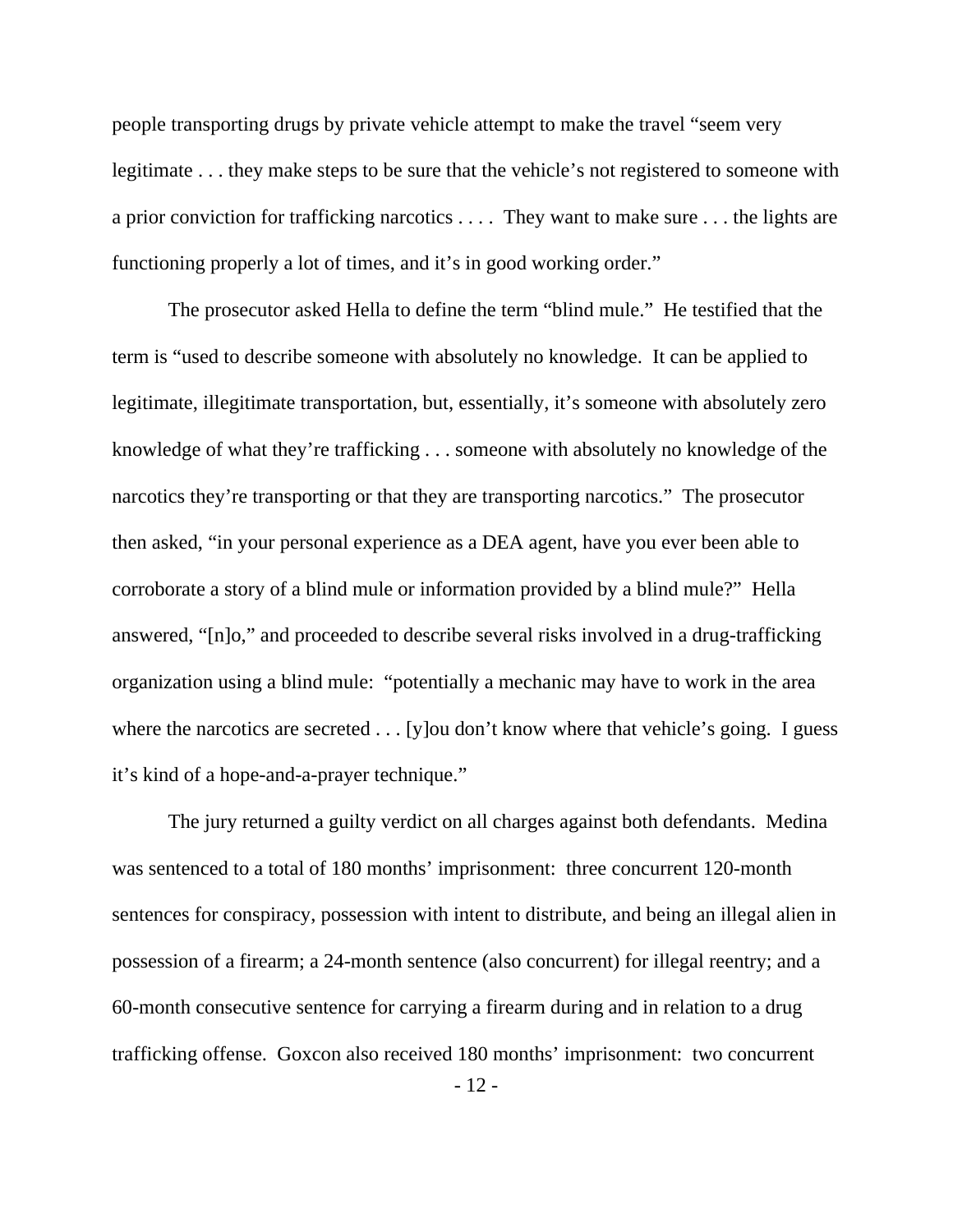120-month sentences for conspiracy and possession with intent to distribute and a 60 month consecutive sentence for carrying a firearm during and in relation to a drug trafficking offense. Both defendants filed timely notices of appeal.

**II** 

 Both defendants contend that the district court erred in permitting Almonte to testify. They argue that Almonte's testimony violated Fed. R. Evid. 403, 702, and 704(b), as well as their First Amendment rights.

Our review of a district court's ruling on the admissibility of expert testimony under Rule 702 involves a two-step process. "We review de novo whether the district court employed the proper legal standard and performed its gatekeeper role in determining whether to admit or exclude expert testimony." United States v. Nacchio, 555 F.3d 1234, 1241 (10th Cir. 2009) (en banc) (quotation omitted). We then "review for abuse of discretion the manner in which the district court performs this gatekeeping role." Id. Our review at the second step "is deferential: we will not disturb the ruling unless it is arbitrary, capricious, whimsical or manifestly unreasonable, or we are convinced that the district court made a clear error of judgment or exceeded the bounds of permissible choice in the circumstances." Id. (quotations omitted).

 The Supreme Court described the gatekeeping role required of district courts with respect to expert testimony in two key cases. The first, Daubert, involved a number of experts who sought to testify—on the basis of test tube and animal studies, pharmacological studies, and "reanalysis" of previous epidemiological studies—that a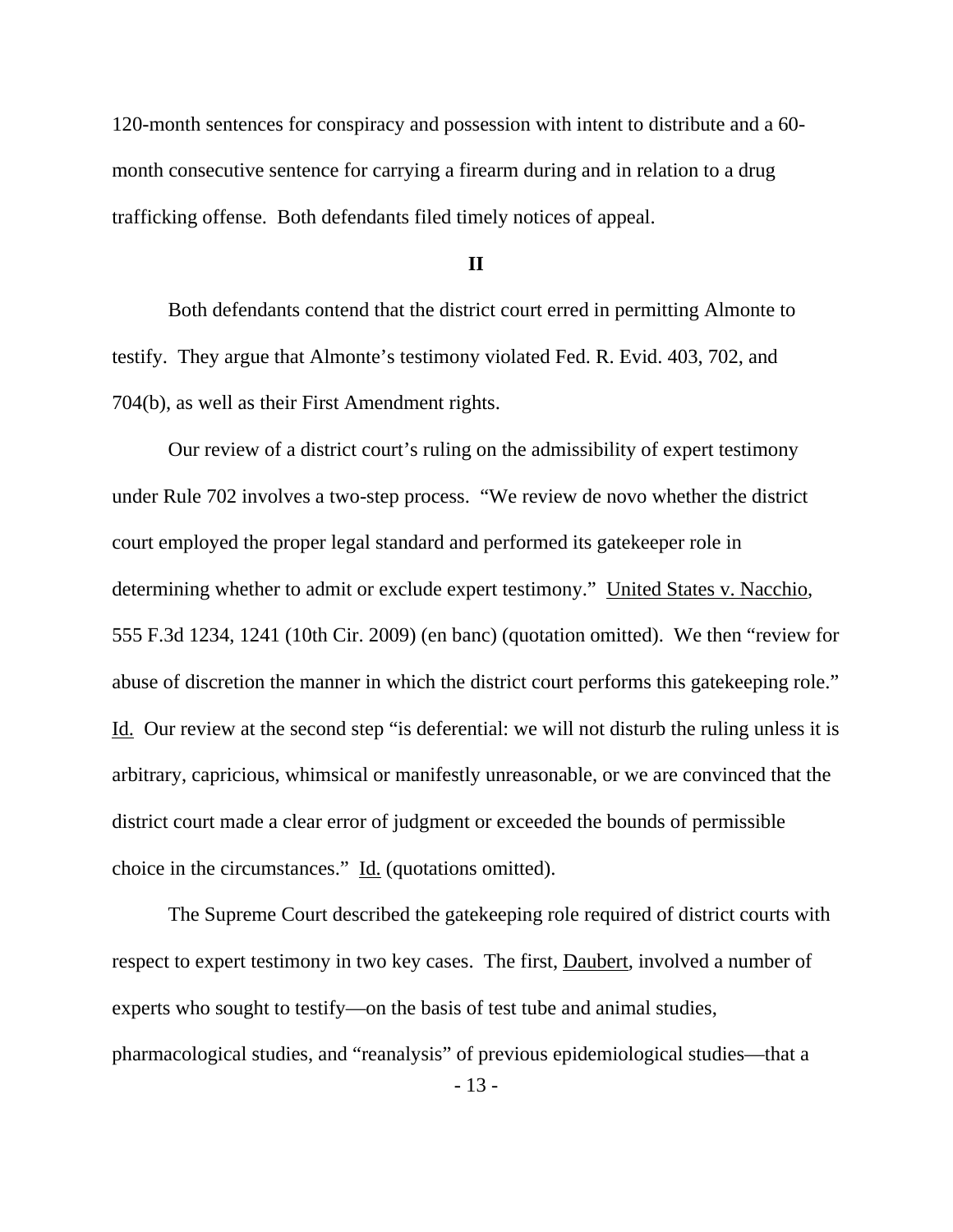drug could cause birth defects. 509 U.S. at 583. The Supreme Court announced that "under the Rules [of Evidence] the trial judge must ensure that any and all scientific testimony or evidence admitted is not only relevant, but reliable." Id. at 589. Testability, peer review and publication, the known or potential rate of error, and general acceptance were listed among the factors in what the Supreme Court emphasized was a flexible inquiry as to the reliability of proffered expert testimony. Id. at 593-95.

 Kumho Tire expanded the Daubert inquiry to cover expert testimony that is not purely scientific. The Court held that "the law grants a district court the same broad latitude when it decides how to determine reliability as it enjoys in respect to its ultimate reliability determination." Id. at 142. It nonetheless emphasized "the importance of Daubert's gatekeeping requirement." 526 U.S. at 152. "The objective of that requirement . . . is to make certain that an expert, whether basing testimony upon professional studies or personal experience, employs in the courtroom the same level of intellectual rigor that characterizes the practice of an expert in the relevant field." Id. Affirming the district court's refusal to allow an expert witness to testify, the Supreme Court "found no indication in the record that other experts in the industry use [the expert's] two-factor test," and noted that the parties did not "refer to any articles or papers that validate [the expert's] approach." Id. at 157. The Court reemphasized an earlier holding that "nothing in either Daubert or the Federal Rules of Evidence requires a district court to admit opinion evidence that is connected to existing data only by the ipse dixit of the expert." 526 U.S. at 157 (citing General Elec. Co. v. Joiner, 522 U.S. 136,

- 14 -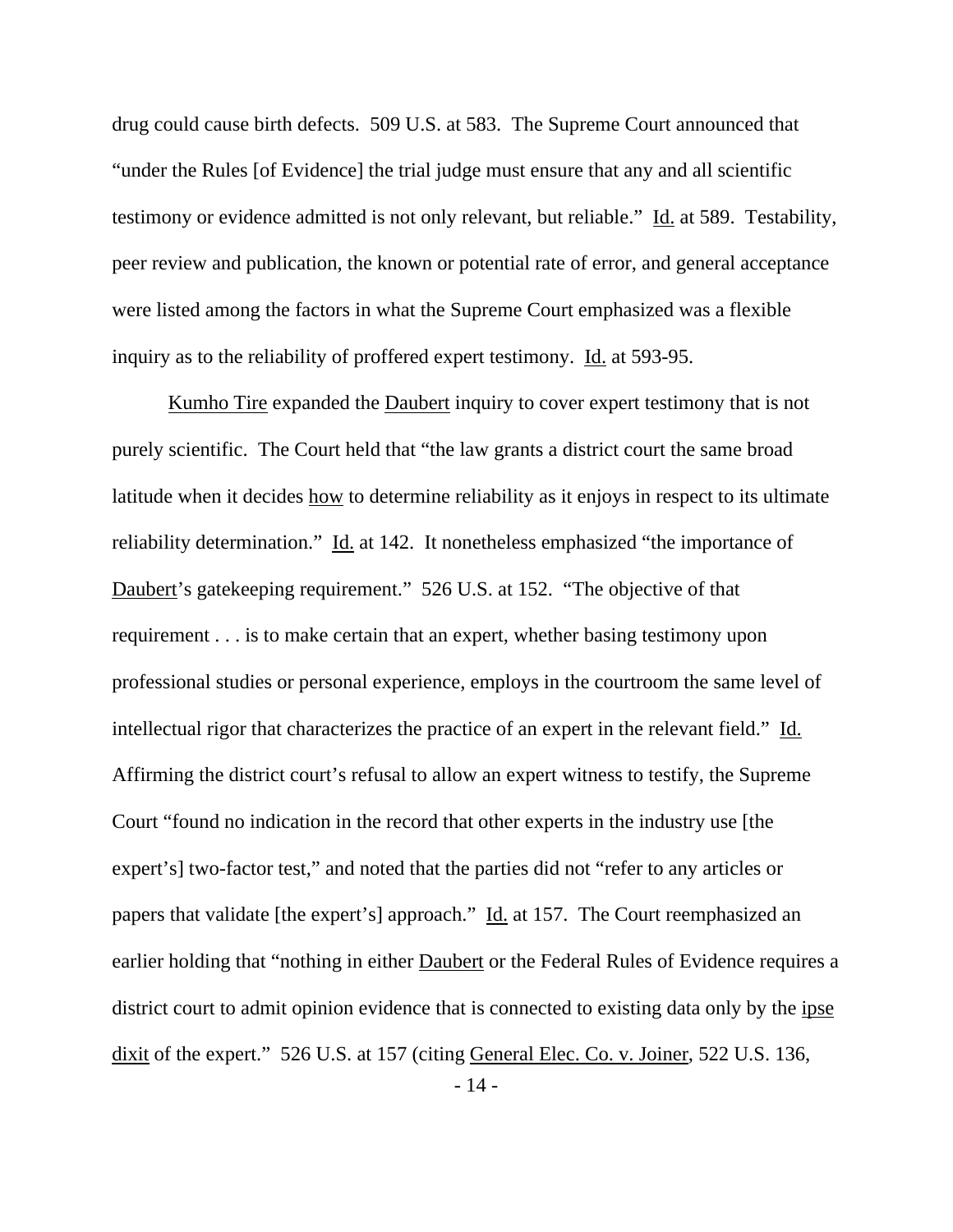146 (1997)).

Applying the two-step test in Nacchio, we conclude on de novo review that the district court employed the correct legal standard in evaluating Almonte's testimony. 555 F.3d at 1241. In its 67-page Memorandum Opinion and Order, the district court identified the law governing its evaluation of Almonte's fitness to testify as an expert and applied that law to the facts before it.

Our application of the second step requires us to reach an issue of first impression

in this circuit: whether an expert witness may offer opinion testimony pursuant to Fed.

R. Evid. 702 about the connection between so-called "narco saint" iconography and drug

trafficking. We hold that the district court abused its discretion by permitting Almonte's

expert testimony. Our inquiry begins with the text of Fed. R. Evid. 702, which provides:

A witness who is qualified as an expert by knowledge, skill, experience, training, or education may testify in the form of an opinion or otherwise if: a) the expert's scientific, technical, or other specialized knowledge will help the trier of fact to understand the evidence or to determine a fact in issue;

b) the testimony is based on sufficient facts or data;

c) the testimony is the product of reliable principles and methods; and d) the expert has reliably applied the principles and methods to the facts of the case.

Consistent with the text of the rule, the district court order first analyzed Almonte's

qualifications and the helpfulness of his testimony to the jury, and then proceeded to a

discussion about the reliability of his testimony.

### **A**

In assessing Almonte's qualifications, the district court relied on familiar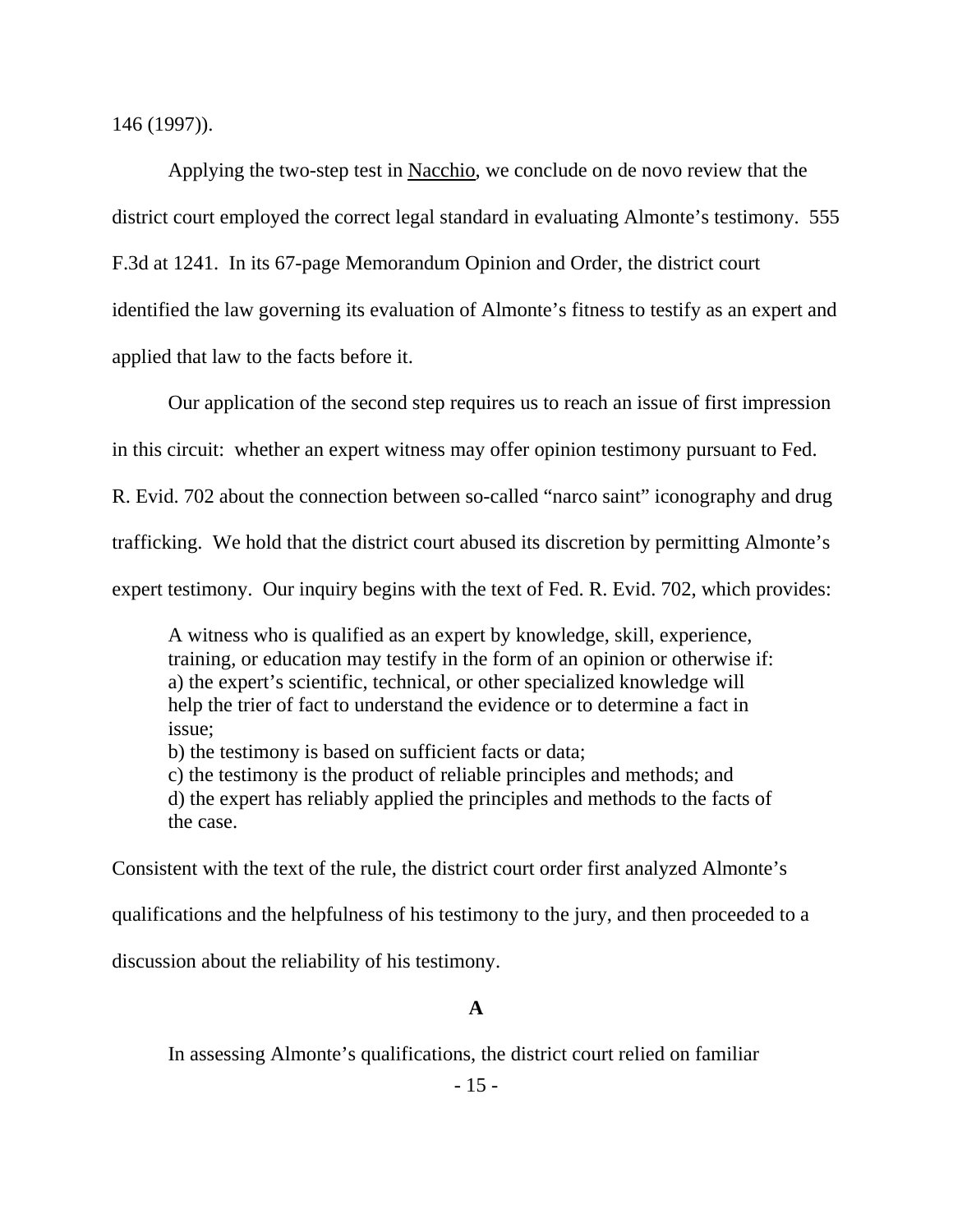precedent holding that "a drug dealer's tools of the trade" are an appropriate subject for expert testimony. See United States v. McDonald, 933 F.2d 1519, 1522-23 (10th Cir. 1991). The district court acknowledged that "Almonte's proposed testimony is somewhat different from a typical case where a law enforcement officer seeks to testify on tools of the drug trade," but it nonetheless concluded that Almonte's testimony could be helpful to the jury, in part because "[d]rawing the connection between a religious icon and drug trafficking is not a straightforward matter." On appeal, the government asserts that "[t]he Santa Muerte evidence related solely to the tools of the drug traffickers' trade."

Further inquiry into the analogy of religious veneration to "tools of the trade" would have been appropriate. In McDonald, the tools of the trade we listed included "a single-edge razor blade, a pager or beeper, and a loaded pistol . . . [,] \$990 cash and \$20 in food stamps." 933 F.2d at 1522. We explained that "the razor blade is at least circumstantial evidence suggesting Defendant possessed the means to cut the rock cocaine and thus intended to distribute." Id. We also explained how expert testimony with respect to the money and food stamps was useful to the jury: "Without understanding the drug trade is a cash-and-carry business, and that both cash and food stamps are the medium of exchange in a drug transaction, the basic evidence would leave a juror puzzled." Id. In United States v. Robinson, 978 F.2d 1554 (10th Cir. 1992), we discussed the relationship between tools of the trade and physical evidence indicating gang membership. Id. at 1563 (stating that gang-related items were "similar to" tools of the trade). Our decision in Robinson affirmed the district court's decision to permit an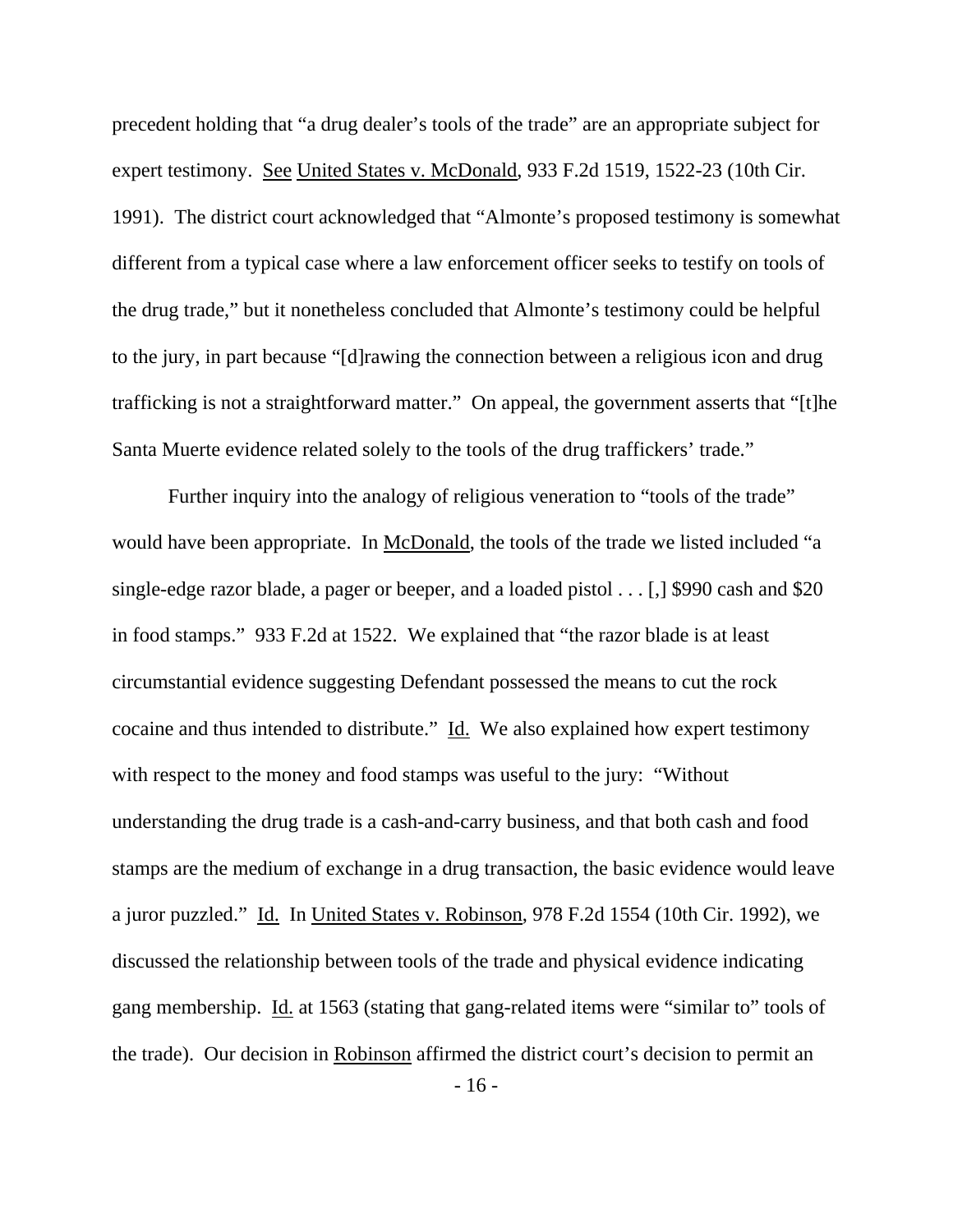expert to testify about gang affiliation, holding that "associational evidence may be directly relevant on . . . conspiracy," id. at 1562, and noting "the uncontroverted evidence that the main purpose of the Crips was to traffic in crack cocaine," id. at 1563.

 Missing from the district court's discussion of Almonte's qualifications is any discussion of how his Santa Muerte testimony could legitimately connect Medina's prayer to drug trafficking. There is no evidence that Santa Muerte iconography is "associational," nor was there any allegation that the "main purpose" of Santa Muerte veneration "was to traffic in" narcotics. Cf. id. at 1562, 1563. Almonte testified that there may be "millions" of followers of Santa Muerte, but he proffered no manner of distinguishing individuals who pray to Santa Muerte for illicit purposes from everyone else. His data comes from his work as a narcotics detective and his compilation of "several cases from law enforcement officers throughout the United States where these items have been involved in drug trafficking and other criminal activity." Mere observation that a correlation exists—especially when the observer is a law enforcement officer likely to encounter a biased sample—does not meaningfully assist the jury in determining guilt or innocence.

We are also perplexed by the government's argument that Santa Muerte veneration is a tool of the drug trade. "[T]ools of the trade" are "means for the distribution of illegal drugs." United States v. Martinez, 938 F.2d 1078, 1083 (10th Cir. 1991) (quotation omitted). The government has persistently failed to explain how the Santa Muerte iconography in this case was a "means for the distribution of illegal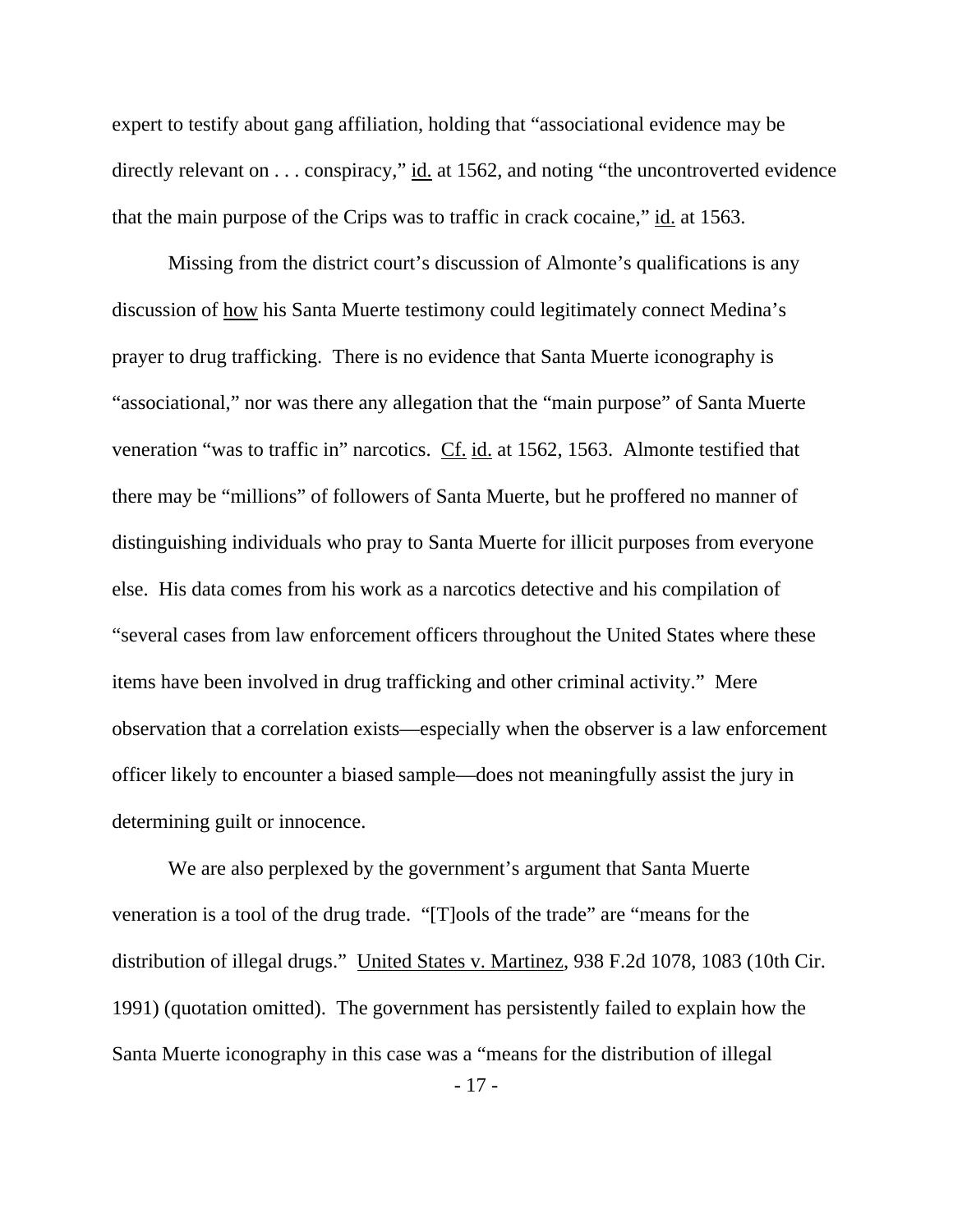drugs."<sup>2</sup> And in the context of proposed expert testimony about "tools of the trade," the trial court's gatekeeping function should include an inquiry about how the alleged tool serves as a means of distribution. The district court erred by making no such inquiry in this case.

Despite reiterating the word at trial and throughout its appellate briefs, the government acknowledged at oral argument that "use" was an odd verb to describe the relationship between Santa Muerte and those who venerate her. We agree. It is easy to describe how a drug trafficker might "use" a razor blade to cut narcotics for distribution, McDonald, 933 F.2d at 1522, a scale to weigh them, Robinson, 978 F.2d at 1563, and small baggies to package them, United States v. Triana, 477 F.3d 1189, 1195 (10th Cir. 2007). But the government's inability at every stage of litigation to explain precisely how Santa Muerte can be "used" elucidates the poor fit between our "tools of the trade" jurisprudence and Almonte's purported area of expertise. It also highlights that further inquiry by the district court would have revealed that Almonte's testimony would not properly "help the trier of fact to understand the evidence or to determine a fact in issue." Fed. R. Evid. 702(a).

 <sup>2</sup>  $2^{\circ}$  The district court cited with approval another district court that held, "Jesus" Malverde paraphernalia can be considered as 'tools of the trade': these items are perfectly legal, and yet can be used illegitimately in a drug trafficking scheme." United States v. Bobadilla-Campos, 839 F. Supp. 2d 1230, 1234 (D.N.M. 2012) (emphasis in original). We reject such a broad definition of "tools of the trade," which would logically include literally every legal item used or carried by a person who is committing a drug distribution offense. Our precedent requires some showing that a "tool of the trade" can be used as a "means for the distribution of illegal drugs."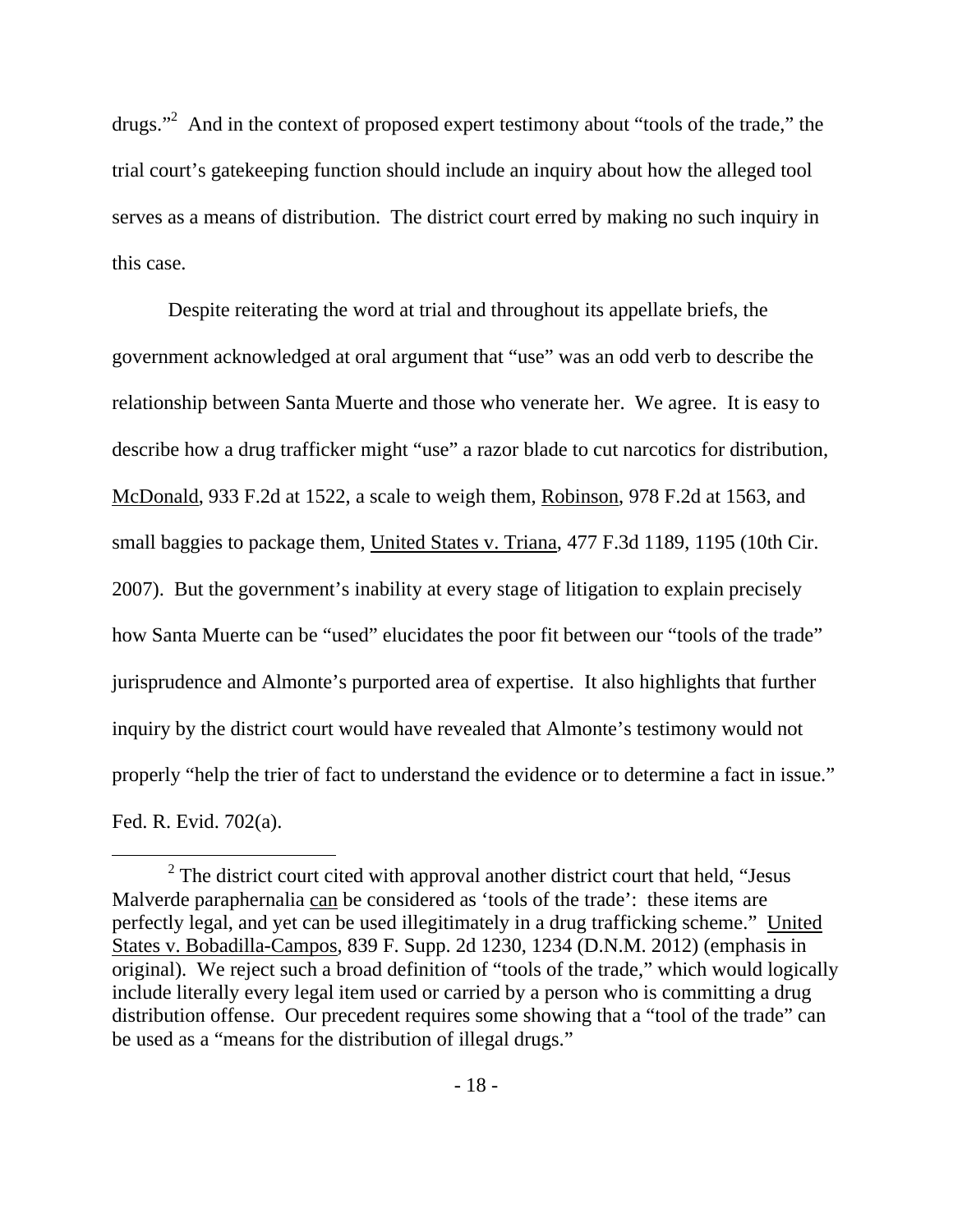**B** 

 The district court's failure to fully examine how Almonte's testimony would assist the jury also affected its reliability analysis. We begin by acknowledging that "the Rule 702 inquiry [is] a flexible one. Daubert makes clear that the factors it mentions do not constitute a definitive checklist or test. And Daubert adds that the gatekeeping inquiry must be tied to the facts of a particular case." Kumho Tire, 526 U.S. at 150 (citations and quotations omitted). As we have held, "the reliability criteria enunciated in Daubert are not to be applied woodenly in all circumstances." United States v. Garza, 566 F.3d 1194, 1199 (10th Cir. 2009). Despite the flexibility granted to district courts, the text of Rule 702 requires that they ensure that proffered expert testimony be "based on sufficient facts or data" and "the product of reliable principles and methods." Fed. R. Evid. 702(b)  $\&$ (c).

 The district court acknowledged its role in determining "whether the witness' conclusion represents an 'unfounded extrapolation' from the data." But it failed to account for the complete absence of data supporting Almonte's testimony, instead conflating Almonte's "experience" with the "facts or data" contemplated by the text of Rule 702. Judge Kelly of the Eighth Circuit, concurring in a case involving testimony by Almonte, highlighted one of the problems with allowing Almonte to testify as an expert based on his experience:

Marshal Almonte's conclusions are not the product of his personal law enforcement knowledge and experience—he did not gather the information about these prayers and beliefs through surveillance, wiretaps, or even

- 19 -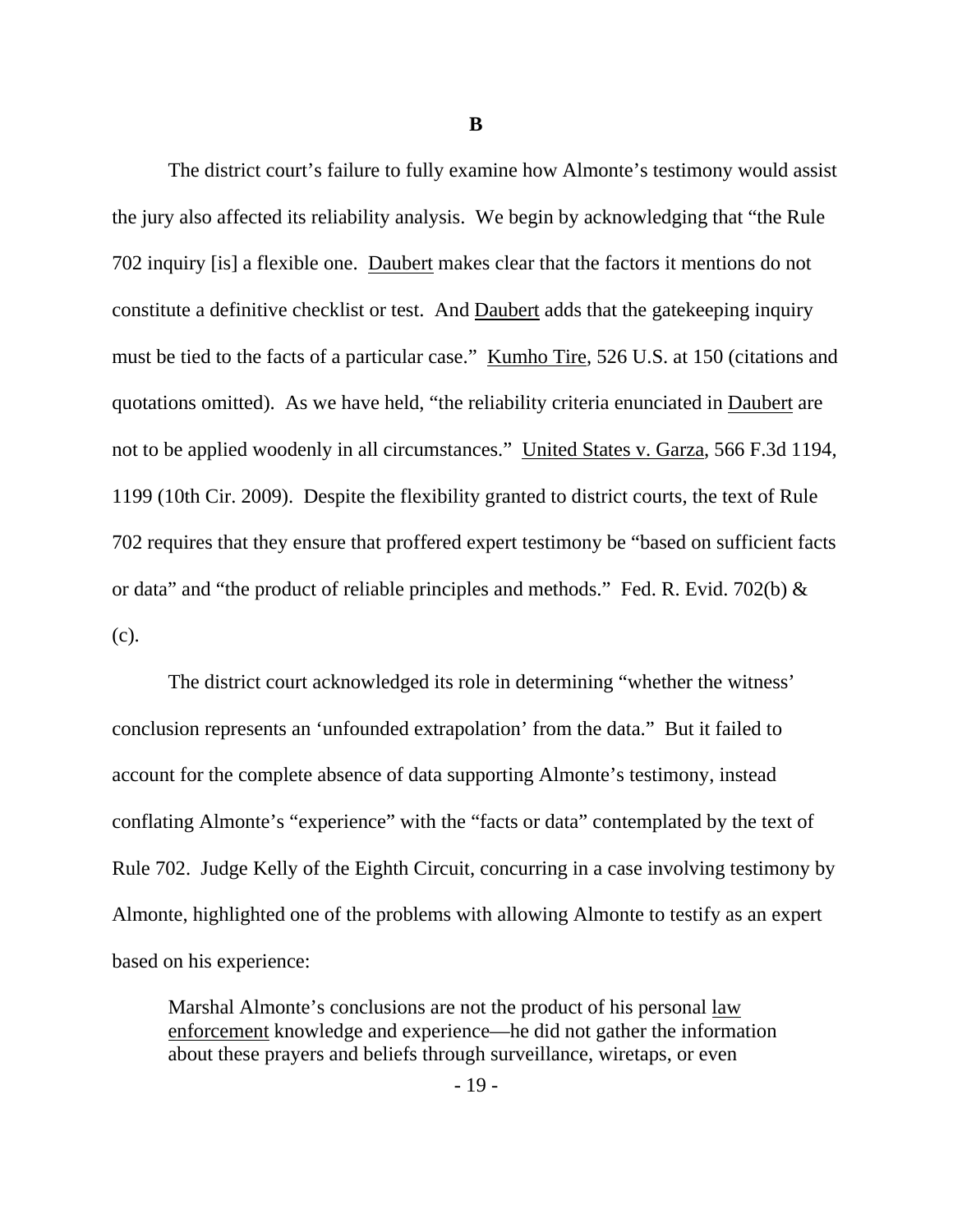interviews of persons involved in this type of drug trafficking. Instead, Marshal Almonte calls upon his own self-study of the "iconography of the Mexican drug underworld," his observations of such icons in narcotics cases, his "four or five" trips to Mexico, and his self-published materials and training seminars on the subject.

 $-20-$ United States v. Holmes, Nos. 13-1660 & 13-1661, 2014 WL 1876127, at \*6 (8th Cir. May 12, 2014) (publication in F.3d forthcoming). In Garza, we held that "police officers can acquire specialized knowledge of criminal practices and thus the expertise to opine on such matters." 566 F.3d at 1199. But witnesses "relying solely or primarily on experience . . . must explain how that experience leads to the conclusion reached, why that experience is a sufficient basis for the opinion, and how that experience is reliably applied to the facts." Fed. R. Evid. 702 advisory committee's note (2000 Amendment). Nothing in the record provides the necessary connection. Almonte served for roughly 25 years as a police officer in El Paso, and during that time he "learned that Mexican drug traffickers were praying for protection from law enforcement." More than ten years ago, he began "conducting extensive research on how the Mexican drug traffickers involve the spiritual world in their activity." That research includes "visit[ing] several shrines of their patron saints throughout Mexico, Spain, and the United States" and "compil[ing] several cases from law enforcement officers throughout the United States where these items have been involved in drug trafficking and other criminal activity." We have already noted the absence of any explanation about how "visit[ing] several shrines" or "compil[ing] several cases" leads Almonte to the conclusions he reached in this case. We are forced to conclude that Almonte's "opinion evidence [was] connected to existing data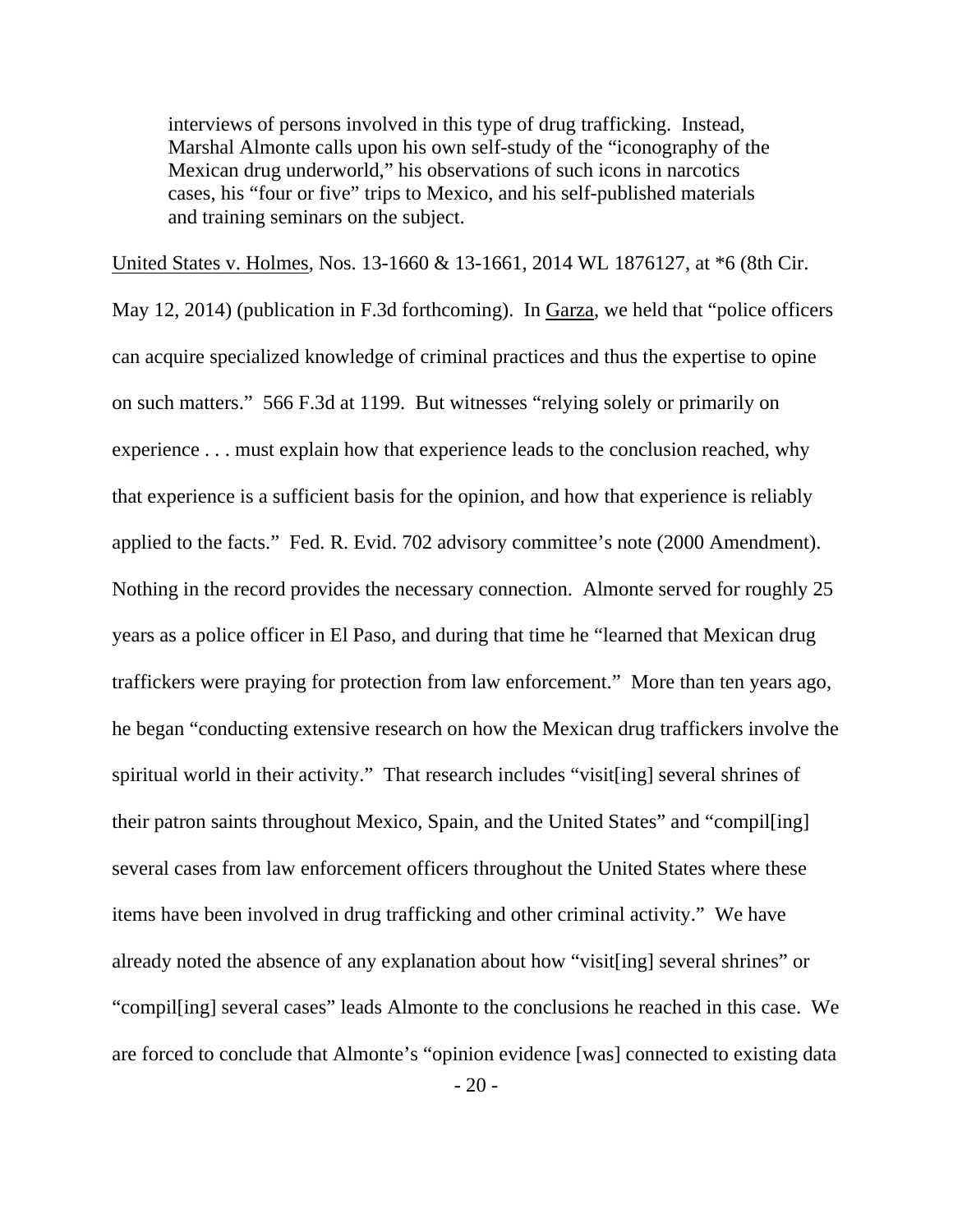only by the ipse dixit of the expert." Kumho Tire, 526 U.S. at 157.

#### **C**

 The district court reasoned that "[n]othing about Almonte's opinion appears to be an 'unfounded extrapolation,' given that various courts have recognized that evidence relating to so-called narco saints may be legitimate evidence that drug trafficking took place." This begs the question. In exercising its gatekeeping role, the district court was required to determine whether Almonte's proposed testimony was sufficiently reliable. That other courts may have permitted "evidence relating to so-called narco saints" has minimal bearing on the issue in this case, which required the district court to determine whether a law enforcement officer and "cultural iconography hobbyist" can testify as an expert on "the use of Santa Muerte and drug trafficking." When "established methods are employed in new ways, a district court may require further indications of reliability." Attorney Gen. of Okla. v. Tyson Foods, Inc., 565 F.3d 769, 780 (10th Cir. 2009). To the extent that the district court found that Almonte relied on "established methods," its attempt to justify the Santa Muerte testimony under our "tools of the trade" jurisprudence was strained at best. And the record is devoid of "indications of reliability" related to Almonte's opinion testimony.

 Our colleagues in the United States Court of Appeals for the Eighth Circuit recently held that a district court did not abuse its discretion when it decided that Almonte was qualified to render expert testimony about Jesus Malverde, which the court described as "a 'narco-saint' hailed as a 'Mexican Robin Hood.'" Holmes, 2014 WL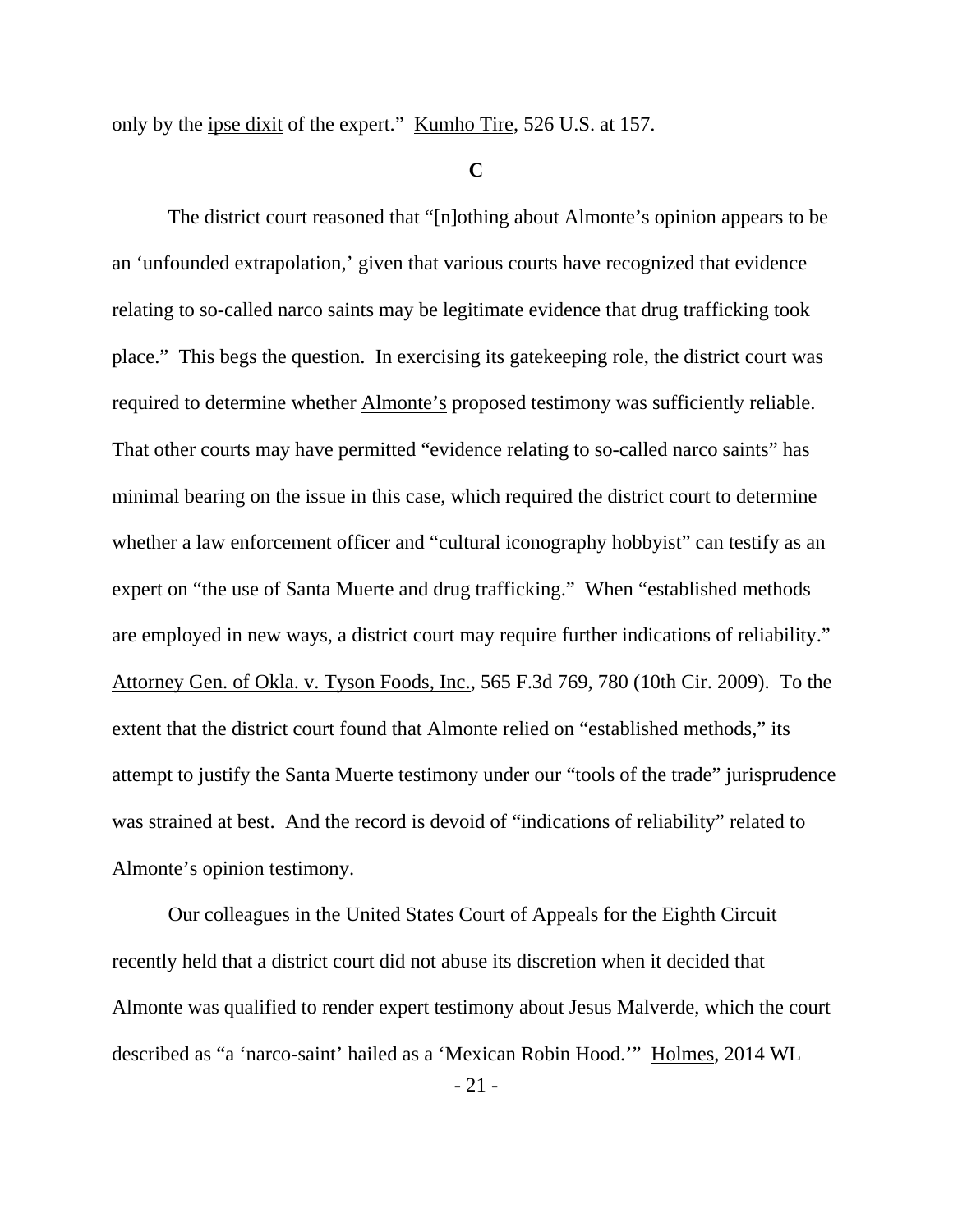1876127, at \*1-2. The Eighth Circuit held that the Jesus Malverde opinion provided evidence of a "modus operandi" and was admissible based on Almonte's experience in law enforcement. Id. at \*2. Citing Eighth Circuit precedent allowing law enforcement officers to testify "about the drug trafficking connection of otherwise innocuous household items," such as Ziploc bags, our colleagues held that "even if many with Malverde statues are not affiliated with the drug trade, narco-saint iconography may be an indicator of drug trafficking." Id. We find the analogy lacking. The potential "drugtrade application" of Ziploc bags is quite apparent: They can be used to package narcotics for distribution or sale. Neither the Eighth Circuit nor the government in the present case points us to any conceivable "drug-trade application" of Santa Muerte or Jesus Malverde. We have already quoted the opinion of the concurring judge, who would have held Almonte's testimony was erroneously admitted but concluded the error was harmless. Id. at  $*6$  (Kelly, J., concurring). The concurrence's analysis of Almonte's qualifications is far more persuasive than the majority's assertion that Almonte has sufficient "personal knowledge and experience" to expertly opine on religious practices as they could conceivably relate to the drug trade. Id. at \*2; see id. at \*6 (Kelly, J., concurring).

### **D**

 We summarize the several errors made in the district court's discussion of Almonte's proposed testimony. First, it applied our "tools of the trade" jurisprudence to Almonte's purported area of expertise without considering whether a prayer could qualify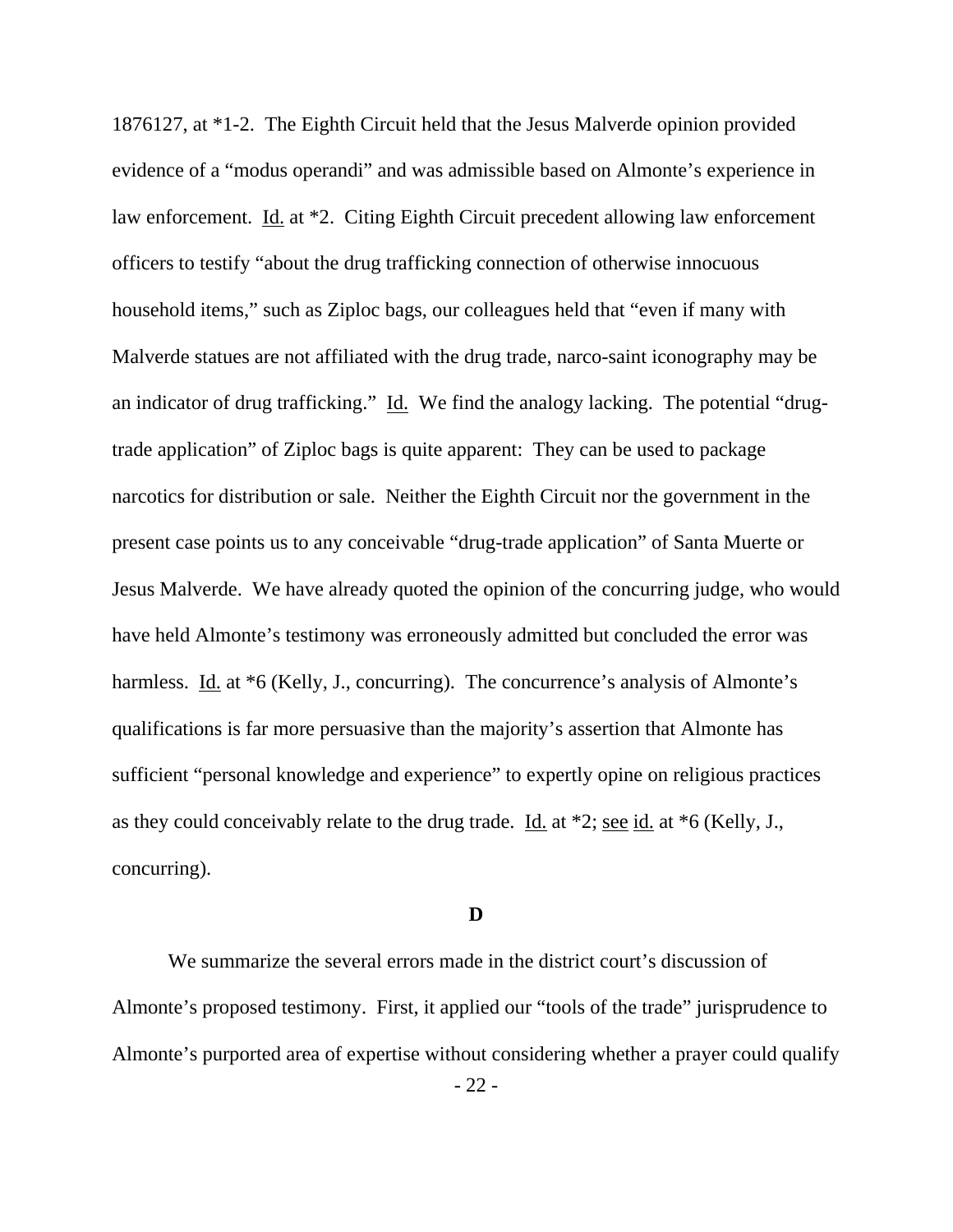as a "tool of the drug trade" as we have previously used that phrase. Second, it allowed Almonte to testify as an expert based on his experience without considering the relevance or breadth of that experience, thereby eliding the "facts or data" requirement found in Rule 702(b). Third, it engaged in circular reasoning in determining that Almonte's opinion was not an "unfounded extrapolation," relying on other courts' treatment of facially similar testimony in very different contexts instead of the manner in which Almonte's techniques and methodology led to his opinion.

 These errors constituted an abuse of discretion. Almonte should not have been permitted to testify under Fed. R. Evid. 702 because his experience did not render him qualified as an expert on the connection between Santa Muerte worship and drug trafficking, his knowledge did not assist the jury, and his opinion was not based on the proper application of reliable principles and methods. Because we hold that Almonte should not have been permitted to testify under Rule 702 and proceed to vacate the relevant convictions, see Part IV, infra, we do not need to consider the appellants' challenges to his testimony pursuant to the First Amendment or Rules 403 or 704(b).

### **III**

We briefly address the remaining allegations of error that may be relevant should the government choose to re-try Goxcon and Medina.

#### **A**

- 23 - Medina alleges that Hella's testimony was irrelevant. We review evidentiary decisions, including determinations of relevance, only for an abuse of discretion. United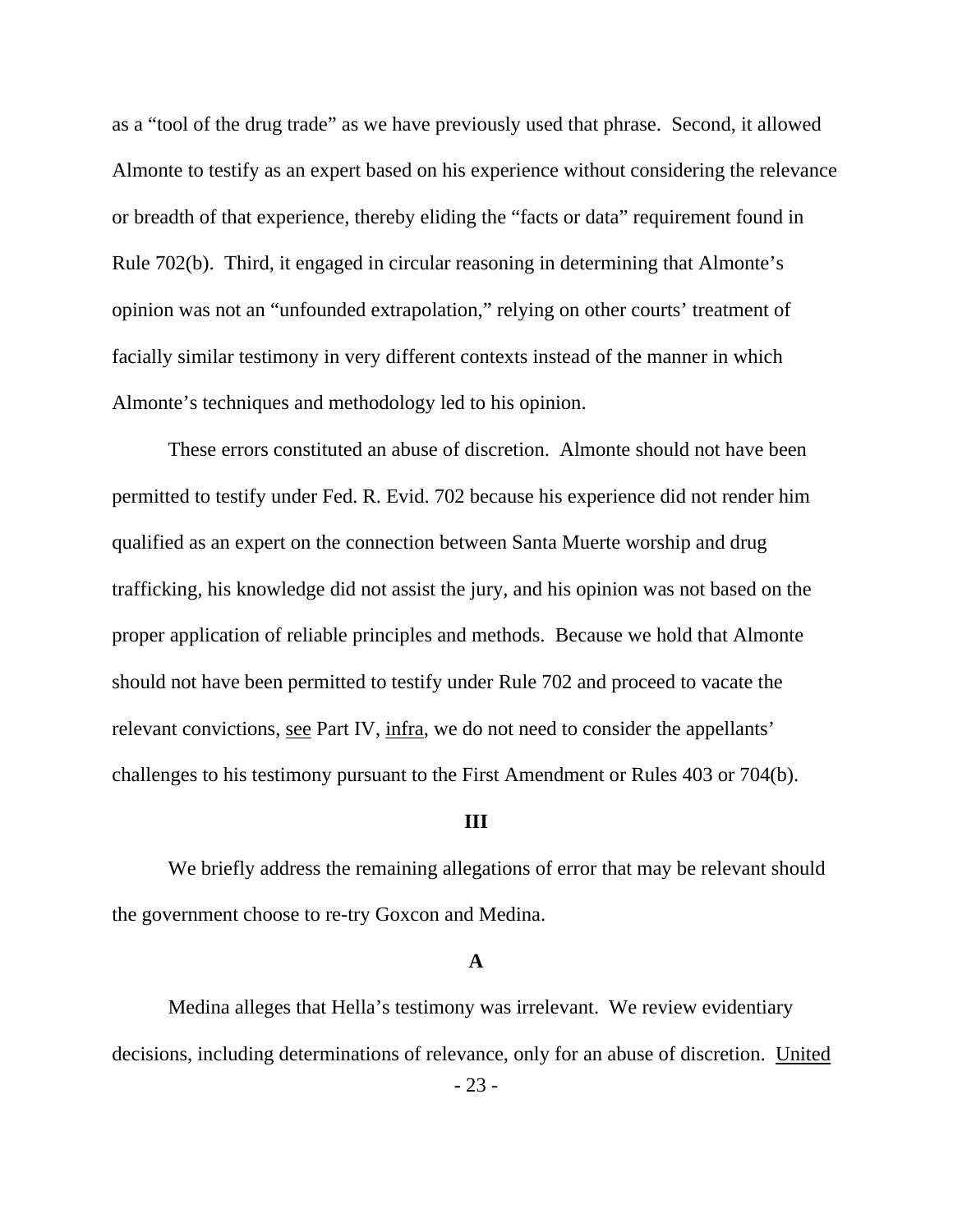States v. Sanchez, 725 F.3d 1243, 1250 (10th Cir. 2013). "Evidence is relevant if: (a) it has any tendency to make a fact more or less probable than it would be without the evidence; and (b) the fact is of consequence in determining the action." Fed. R. Evid. 401. "[T]he threshold for relevance under the Federal Rules of Evidence is not a high one," United States v. Cerno, 529 F.3d 926, 934 n.5 (10th Cir. 2008), requiring sufficient materiality and probative value to "provide a fact-finder with a basis for making some inference, or chain of inferences," United States v. Jordan, 485 F.3d 1214, 1218 (10th Cir. 2007) (quotation omitted). The district court did not abuse its discretion by concluding that Hella's expert testimony was relevant; the testimony contextualized the evidence that the jury had already seen and provided a basis for the inference that, given the quantity and purity of the methamphetamine in the truck, it was less likely that Medina and Goxcon were unaware that it was present.<sup>3</sup>

#### **B**

Both defendants also allege that a portion of Hella's testimony violated Rule

 $\frac{1}{3}$  $3$  Medina's brief seems to suggest that the district court additionally erred by qualifying Hella as an expert pursuant to Rule 702. Medina's only argument with regard to Rule 702, however, is that the testimony "was not relevant and therefore not helpful to the jury." Because we reject Medina's relevance arguments pursuant to Rule 401, we are unpersuaded by her cursory references to Rule 702.

Medina's opening brief also suggests that Hella's testimony was prejudicial, referencing Fed. R. Evid. 403. "The exclusion of evidence under Rule 403 is an extraordinary remedy and should be used sparingly." United States v. Brooks, 736 F.3d 921, 940 (10th Cir. 2013) (quotation and ellipses omitted). Medina's occasional references to "prejudice" in this section of her brief are insufficient to convince us to invoke the "extraordinary remedy."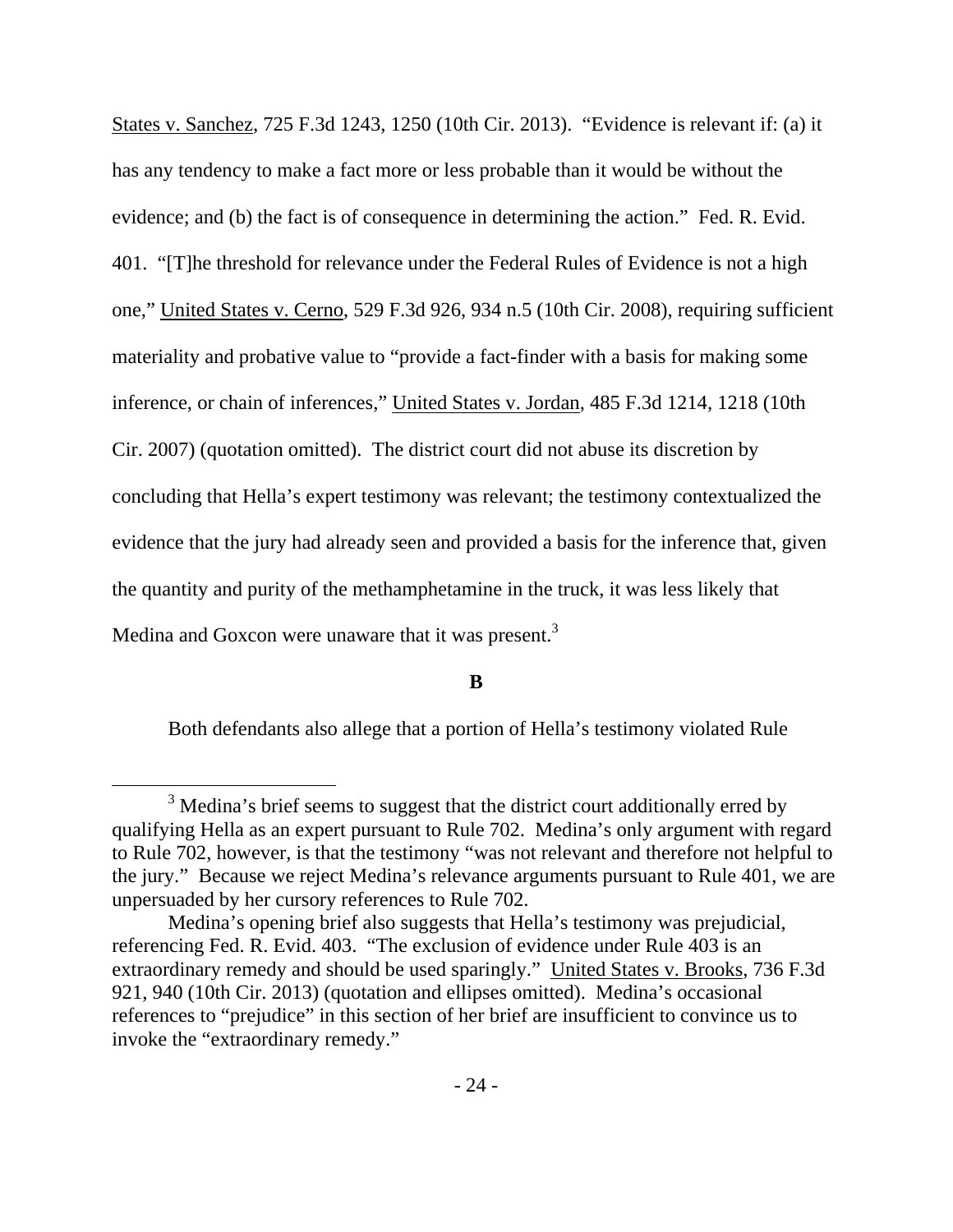704(b). Expert witnesses in criminal cases are prohibited from opining about whether a defendant had "a mental state or condition that constitutes an element of the crime charged or of a defense." Fed. R. Evid. 704(b). Experts may "properly testify to facts or opinions from which the jury could conclude or infer that" a defendant had a required mental state, but the "final inference is for the trier of fact alone." United States v. Archuleta, 737 F.3d 1287, 1298 (10th Cir. 2013) (quotations omitted). Defendants raised a Rule 704(b) objection with respect to Hella's testimony before trial and renewed the objection at trial. The district court had cautioned the government that Hella "may testify about what he has seen in previous drug cases" but "may not . . . testify that the Defendants intentionally or knowingly engaged in drug trafficking based on the surrounding circumstances."

Medina now contends that Hella improperly testified "that, in his experience and opinion, there was no such thing as a 'blind mule' (a drug courier who is unaware of the presence of drugs) and no conceivable benefit to drug trafficking organizations in using blind mules." Therefore, Medina asserts, the jury either had to find that she "knew that the drugs were present, or disregard Hella's training and experience." We disagree. Our review of the transcript indicates that Hella did not deny the possible existence of blind mules and, although he appeared reluctant, agreed on cross-examination that there could be benefits for drug traffickers in using blind mules. We therefore find Medina's Rule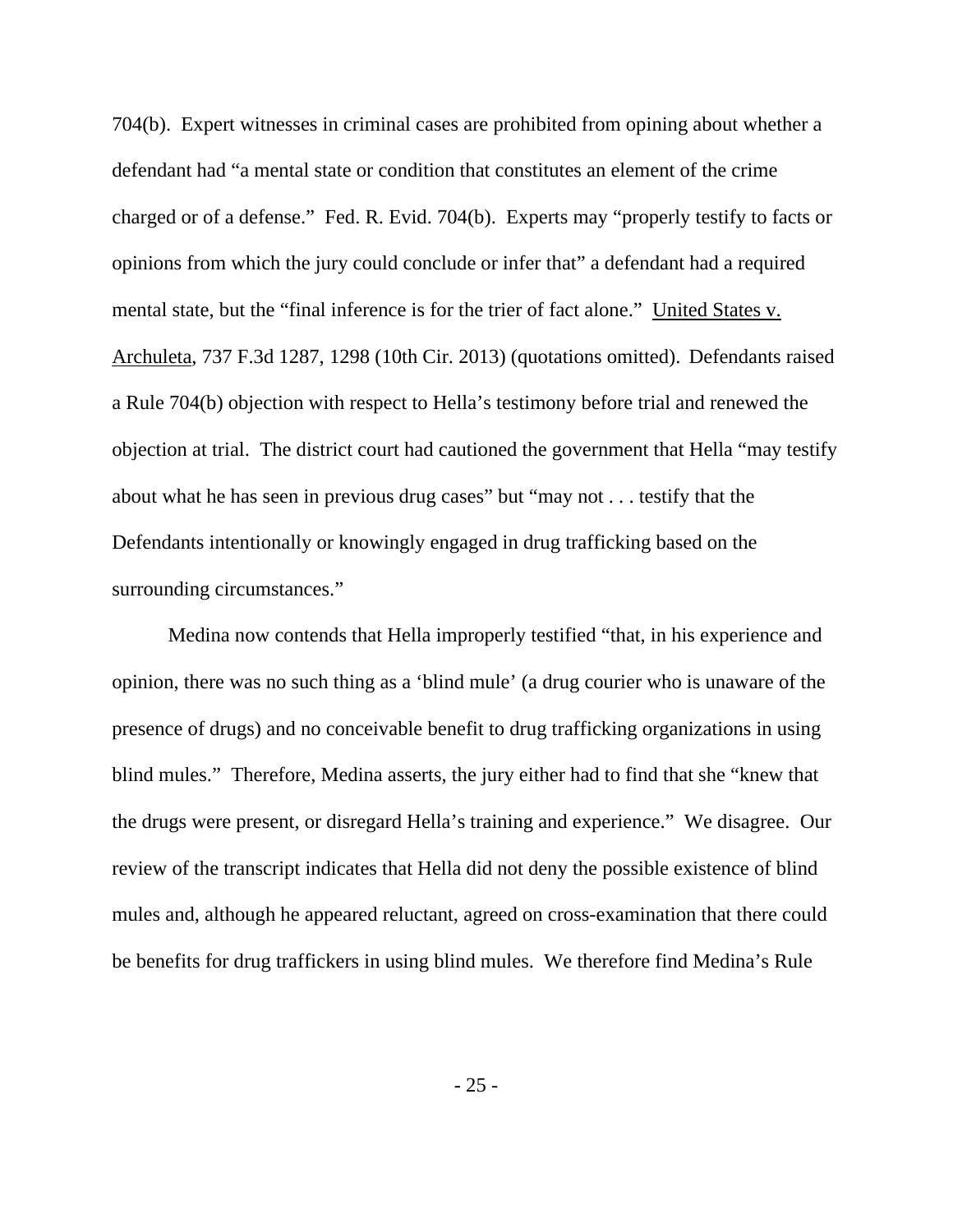704(b) argument unpersuasive. $4$ 

**C** 

 Medina also asserts that the government failed to present sufficient evidence that she had knowledge of the presence of the methamphetamine. Although "the Double Jeopardy Clause does not bar the retrial of a defendant who has succeeded in getting his conviction set aside for error in the proceedings below," Lockhart v. Nelson, 488 U.S. 33, 39 (1988), retrial is impermissible when the evidence submitted at trial—including erroneously admitted evidence—is insufficient to support the verdict. See id. at 39-40. We therefore consider Medina's argument that the government failed to present sufficient

[Hella]: No.

We agree with the government that plain error review is appropriate. See Archuleta, 737 F.3d at 1297 (10th Cir. 2013). There was no contemporaneous objection to this testimony, and the pre-trial objection failed to "indicate to the district court the precise ground" for Goxcon's argument, thereby depriving the court of the "opportunity to correct its action in the first instance." United States v. Winder, 557 F.3d 1129, 1136 (10th Cir. 2009) (quotation omitted). Thus, the district court did not make a discretionary ruling amenable to our review on this portion of Hella's testimony. We anticipate that this issue will not return to us on plain error review; if the government elects to retry these defendants, counsel has been alerted to the need for a contemporaneous 704(b) objection. We decline to address this issue. Cf. Doering ex rel. Barrett v. Copper Mountain, Inc., 259 F.3d 1202, 1213 & n.5 (10th Cir. 2001).

 $\overline{4}$ <sup>4</sup> Goxcon contends that Hella's assertion that he had never been able to corroborate the story of a blind mule violated Rule 704(b). The relevant exchange is reproduced below:

<sup>[</sup>Prosecutor]: Okay. Now, in your personal experience as a DEA agent, have you ever been able to corroborate a story of a blind mule or information provided by a blind mule?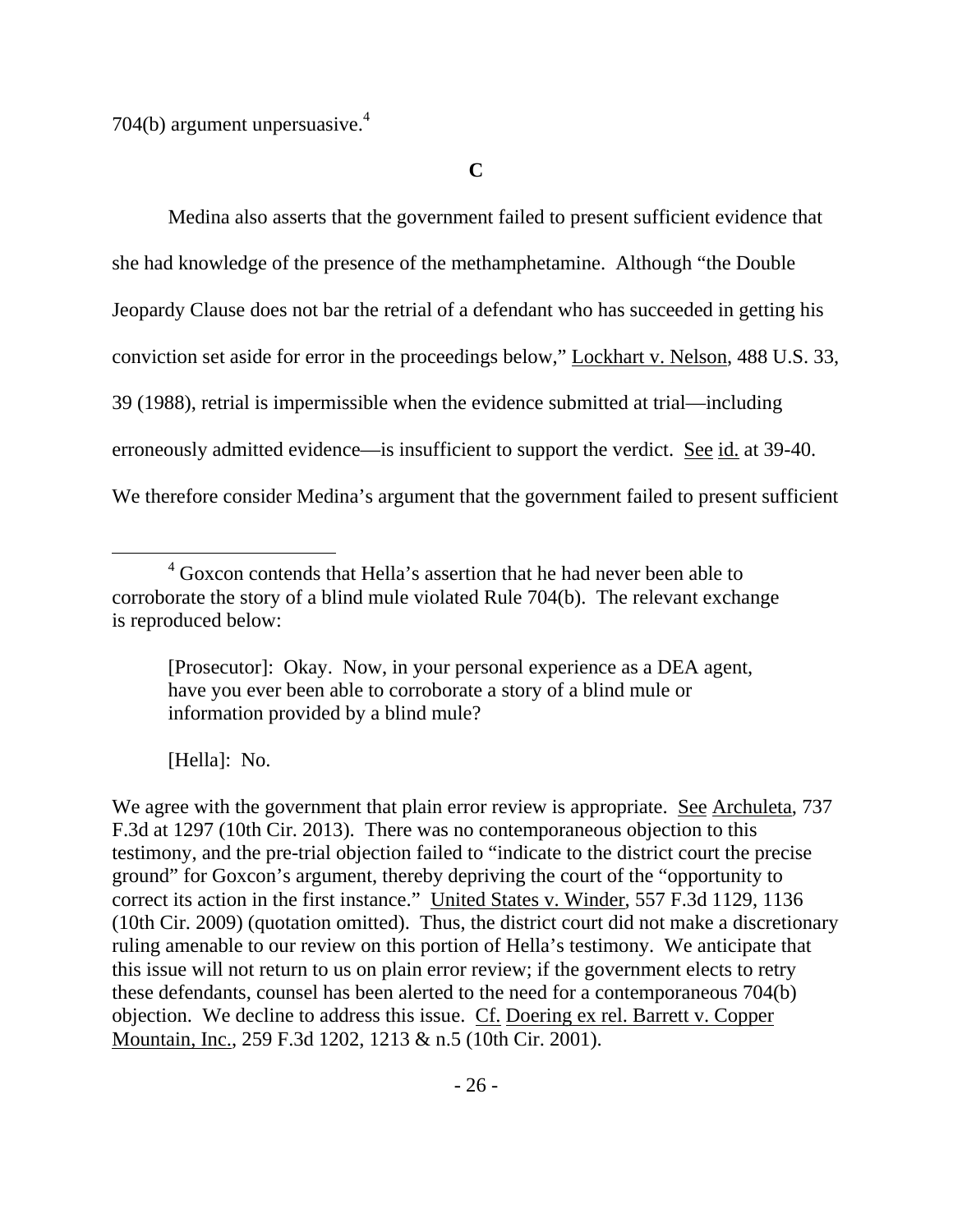evidence that she had knowledge of the presence of methamphetamine. See United States v. Farr, 536 F.3d 1174, 1187 (10th Cir. 2008) (considering defendant's sufficiency of evidence challenge to determine "whether a retrial would expose her to impermissible double jeopardy" after finding reversible error based on constructive amendment of the indictment). "We review the sufficiency of the evidence to support a conviction de novo," United States v. Anaya, 727 F.3d 1043, 1050 (10th Cir. 2013) (quotation and ellipses omitted), "asking only whether, taking the evidence—both direct and circumstantial, together with the reasonable inferences to be drawn therefrom—in the light most favorable to the government, a reasonable jury could find [the defendant] guilty beyond a reasonable doubt," United States v. Kaufman, 546 F.3d 1242, 1263 (10th Cir. 2008) (quotation omitted). "We accept at face value the jury's credibility determinations and its balancing of conflicting evidence." United States v. Cardinas Garcia, 596 F.3d 788, 794 (10th Cir. 2010). Evidence must "reasonably support the jury's finding of guilt beyond a reasonable doubt." United States v. Bowen, 437 F.3d 1009, 1014 (10th Cir. 2006) (quotation omitted).

 Construing the evidence in the light most favorable to the government, we do not agree that there was insufficient evidence to convict Medina. The evidence at trial showed that Medina was traveling in a truck with at least \$30,000 worth of methamphetamine that was more than ninety percent pure. She exhibited nervousness during a traffic stop, and her behavior changed when she was questioned about the presence of methamphetamine. Additional evidence suggested that Medina claimed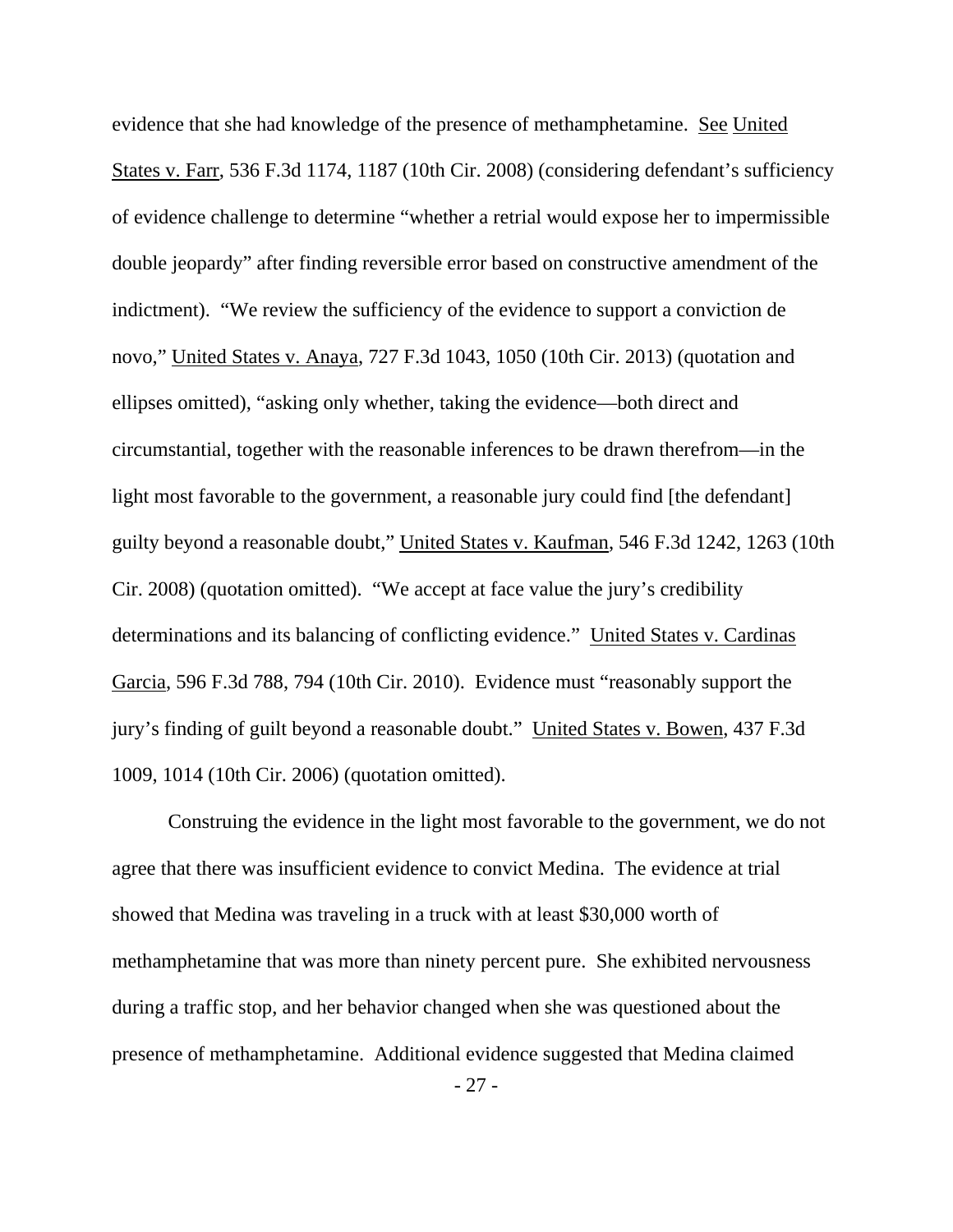ownership of a loaded weapon that was in the cab of the truck. The jury reasonably could have concluded that when Medina and Goxcon were interviewed by native Spanish speakers after their arrests, their stories conflicted. Four cell phones were taken from Medina and Goxcon, and there was evidence that the phones had not recently been used to contact either of the people with whom Medina and Goxcon claimed they might stay in Oklahoma. Moreover, the jury could reasonably have concluded from the prosecution's cross-examination of Medina that without a source of income other than what she had shared on the stand, the defendants could not have afforded the driving trips they had recently taken. The properly admitted evidence adduced at trial "reasonably support[s] the jury's finding that the defendant is guilty of the offense beyond a reasonable doubt." Kaufman, 546 F.3d at 1263.

### **IV**

 Because we have concluded that the district court committed an error, we must determine whether that error was harmless. "A non-constitutional error," such as the admission of Almonte's testimony, "is harmless unless it had a 'substantial influence' on the outcome or leaves one in 'grave doubt' as to whether it had such effect." United States v. Rivera, 900 F.2d 1462, 1470 (10th Cir. 1990) (en banc) (quoting Kotteakos v. United States, 328 U.S. 750, 765 (1946)). We must review the record as a whole in order to perform the harmless error analysis. United States v. Charley, 189 F.3d 1251, 1270 (10th Cir. 1999). The government has the burden of proving that any error is harmless. Id. at 1271.

- 28 -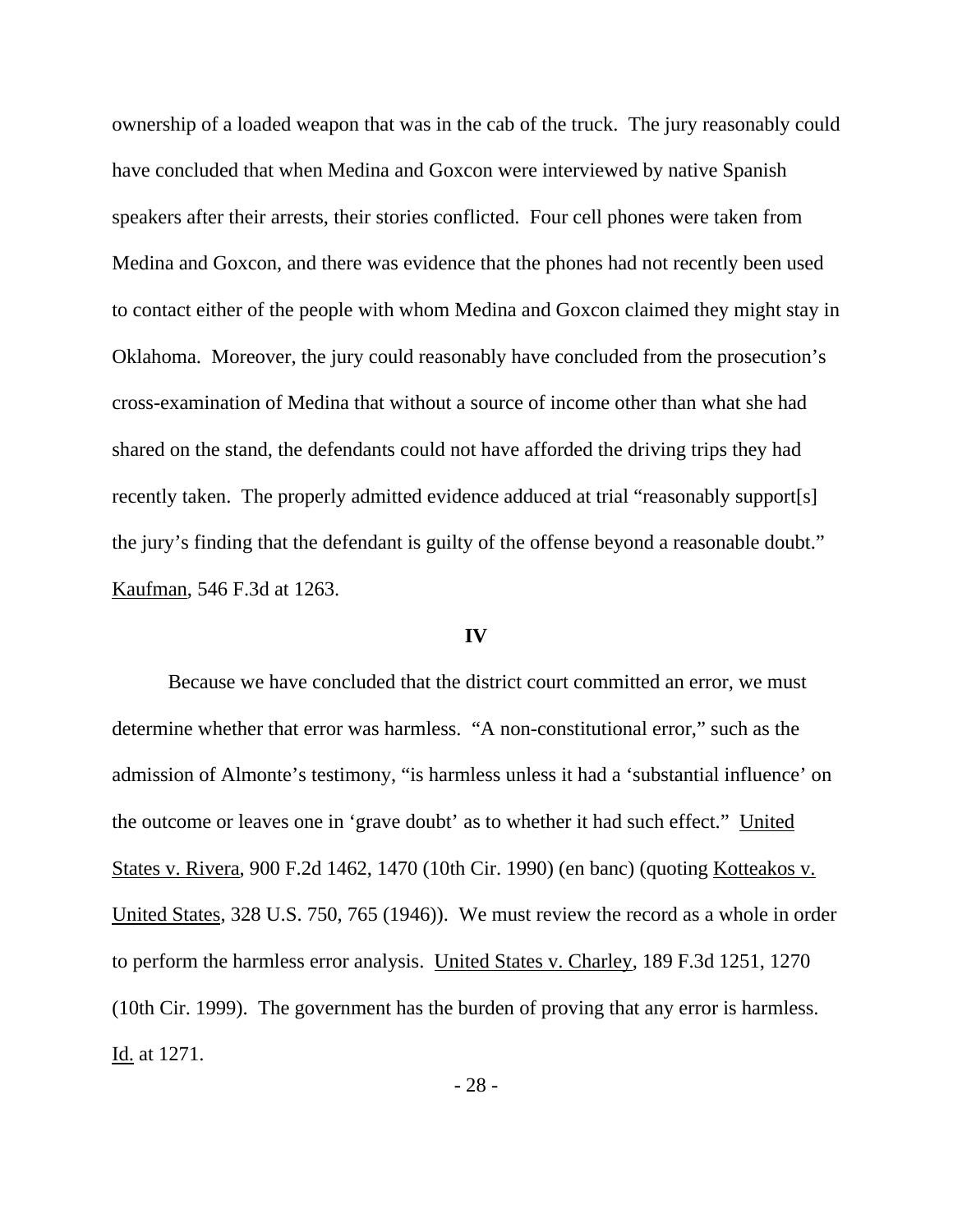We note that, although the government argued the cumulative error doctrine did not apply, it did not present any argument about the harmlessness of a single error in its briefing. Despite our conclusion above that the evidence was sufficient to convict, we are unpersuaded under the different standard of harmless-error review that Almonte's testimony was harmless. The highly prejudicial nature of Almonte's testimony leaves us with grave doubt that the outcome of the trial would have been the same without it.

 At trial, the only contested issue involved the defendants' knowledge that there was methamphetamine in the secret compartment of the borrowed truck. The record reveals that the knowledge issue was close. Several government witnesses provided evidence relevant to the defendants' knowledge or lack thereof. Evidence regarding the interaction between Chavez and the defendants is problematic because of the language barrier. Although there were multiple air fresheners in the truck, a government agent testified that methamphetamine has a "chemical type of smell," and Medina testified that they purchased air fresheners because the people from whom they borrowed the truck "work in the carpet business and they bring people in, and there was a smell of like something moldy or dirt." Goxcon and Medina had four cell phones, but Goxcon explained that one of the cell phones found in the truck did not work and another had a dead battery. The government's case was far from airtight, even with Almonte's testimony.

Almonte's testimony, moreover, was significant to the government's case in at least two ways. First, even omitting from our consideration the portions that were struck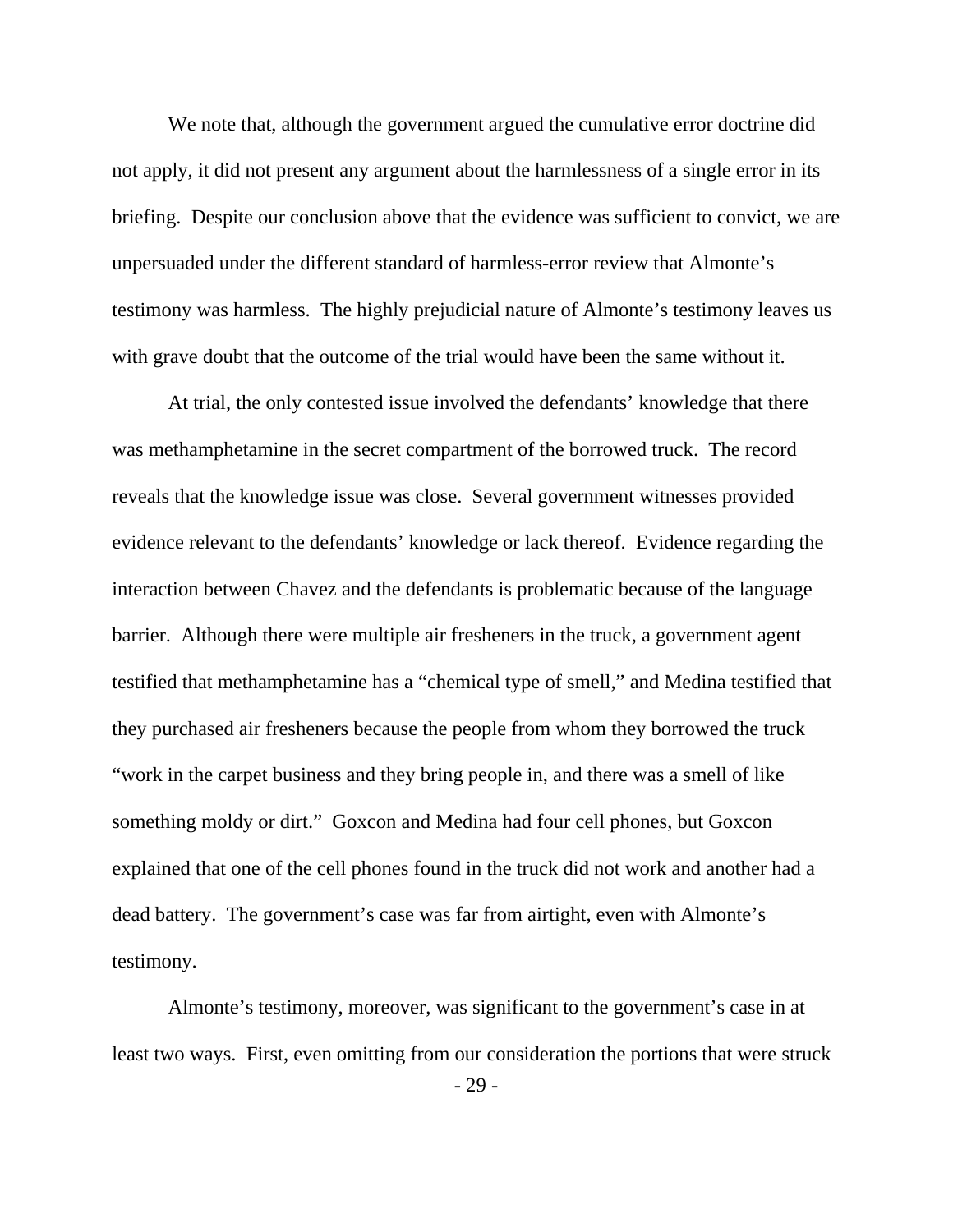by the district court,<sup>5</sup> Almonte's testimony suggested that the presence of the prayer was indicative of criminal activity. Although Almonte acknowledged that "people who are not associated with criminal activity also pray to Santa Muerte," his expert testimony characterizing the mere presence of the prayer as "a very good indicator of possible criminal activity" approaches psychobabble and substantially influenced the outcome. The prosecutor referred to Almonte's testimony in closing argument, saying "for that deniability to be truly plausible . . . you can't have all the saints and the prayers." He continued that the "saints and prayers, . . . when they're combined with other things they mean maybe something different."

 Almonte's testimony was also highly prejudicial to the defendants. Although a discussion of the First Amendment implications of a law enforcement officer commenting on religious matters in a criminal case is not necessary to our holding, the ramifications cannot and should not be ignored. Almonte, speaking as an expert with the imprimatur of the trial court's approval, see United States v. Hill, No. 12-5154, 2014 WL 1663084, at \*16 (10th Cir. Apr. 28, 2014) (publication in F.3d forthcoming) (jury instructions can "exacerbate the erroneous admission of . . . expert testimony" by suggesting to jury that witness possesses "specialized knowledge"), classified both Santo

 $rac{1}{5}$  $5$  We generally assume that jurors follow their instructions. United States v. Urbano, 563 F.3d 1150, 155 (10th Cir. 2009). No less an authority than the Supreme Court, however, has said, "[t]he naive assumption that prejudicial effects can be overcome by instructions to the jury . . . all practicing lawyers know to be unmitigated fiction." Burgett v. Texas, 389 U.S. 109, 115 n.7 (1967) (quotation omitted).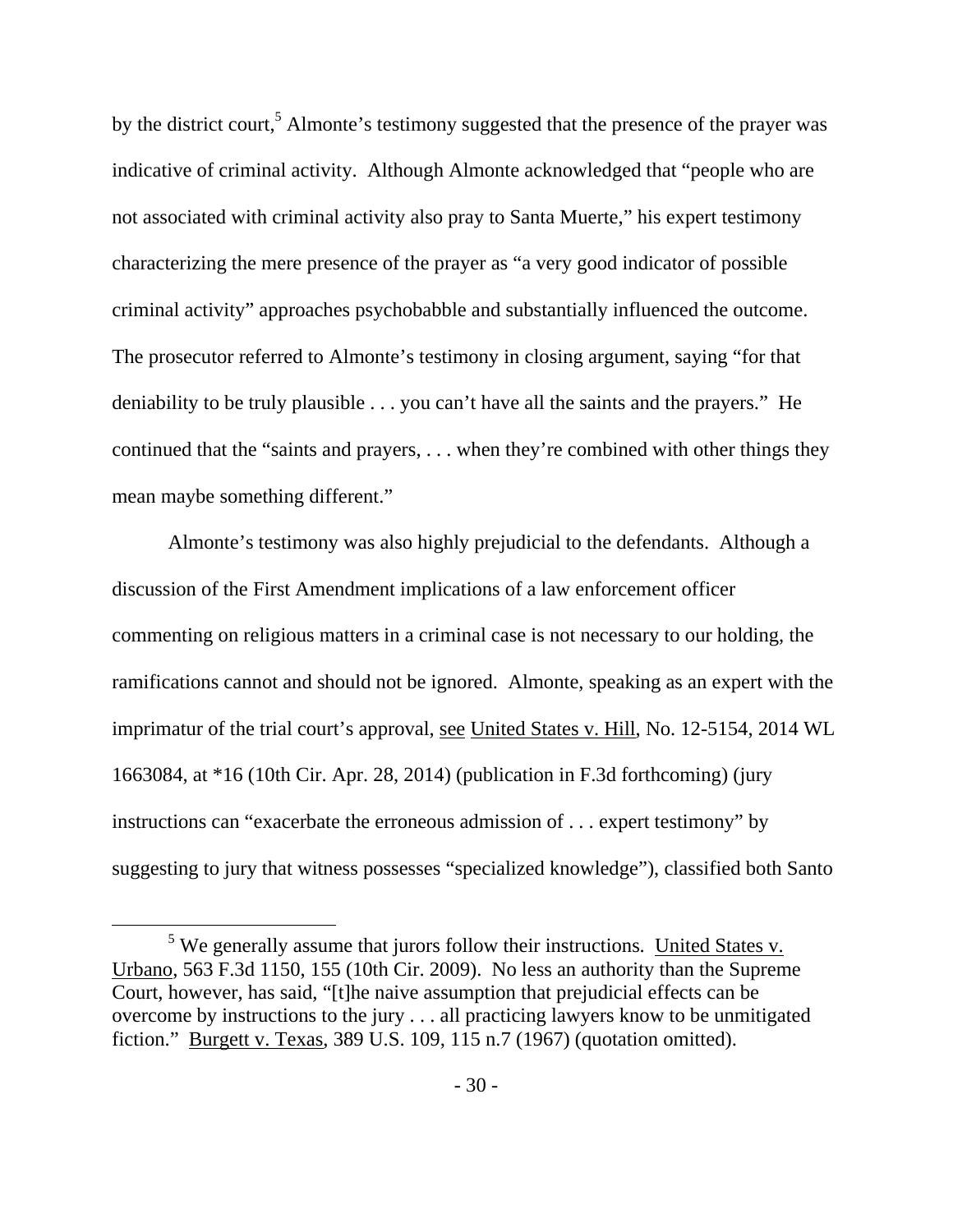Toribo Romo and Saint Jude as "legitimate Catholic saint[s]" in contrast to Santa Muerte, who he testified is "not a real person, so she could never be a Catholic Saint."<sup>6</sup> Almonte stated that "with a lot of people Santa Muerte became more popular than the Virgin Mary, and in some cases more popular than Jesus Christ himself." Almonte's testimony essentially painted the defendants in this case as heretics, holding beliefs "not recognized by the Catholic Church either in Mexico or the United States." He stated, "[a]s a matter of fact, the Catholic Church in Mexico and in [the] United States does not condone the prayer or worship of Santa Muerte." All of this may be true, but that is not the point. A criminal trial is no place for a theological disputation on sainthood and the power of prayer. We are left with grave doubt about the verdict given the extent of prejudice impermissibly injected into the trial by this testimony.

 The harmless-error doctrine does not require us to precisely measure the damage caused by Almonte's testimony. It is sufficient for us to say that we have "grave doubt" about the outcome of this trial based on the substantive value of Almonte's testimony in demonstrating knowledge and its tendency to prejudice the jury against the defendants. Kotteakos, 328 U.S. at 765. We conclude that Almonte's testimony was not harmless

 <sup>6</sup>  $6$  In this case, several representatives of the federal government took it upon themselves to define—correctly or, as it appeared at times, not—the tenets of Catholic theology and the legitimacy of religious practices. Almonte, a representative of federal law enforcement, testified at length about which saints were "legitimate"; the prosecutors insisted (outside the presence of the jury) that "Santa Muerte is not a saint" (emphasis in original); and the district court quoted another district court that distinguished Santa Muerte from "legitimate saints." We urge the government to be cautious about appearing to take sides in theological debates.